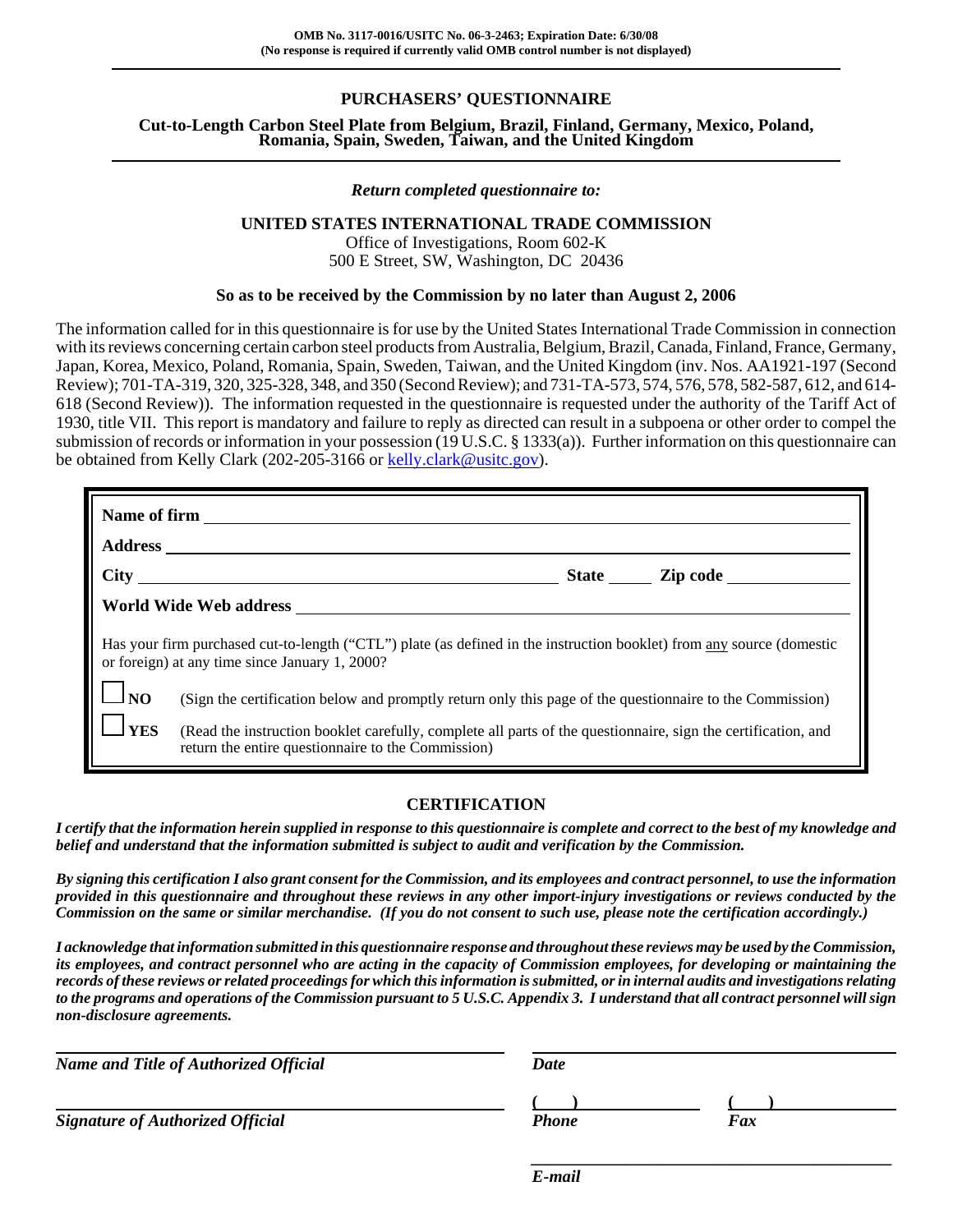### **PART I.--GENERAL QUESTIONS**

The questions in this questionnaire have been reviewed with market participants to ensure that issues of concern are adequately addressed and that data requests are sufficient, meaningful, and as limited as possible. Public reporting burden for this questionnaire is estimated to average 20 hours per response, including the time for reviewing instructions, searching existing data sources, gathering the data needed, and completing and reviewing the questionnaire. Send comments regarding the accuracy of this burden estimate or any other aspect of this collection of information, including suggestions for reducing the burden, to the Office of Investigations, U.S. International Trade Commission, 500 E Street, SW, Washington, DC 20436.

I-1. Please report below the actual number of hours required and the cost to your firm of preparing the reply to this questionnaire and completing the form.

| hours                                                                                                                                                                                                                                            |  | dollars                                                                                                                                                                                                                                                                                                                                                                                                                                                      |                               |  |  |  |  |
|--------------------------------------------------------------------------------------------------------------------------------------------------------------------------------------------------------------------------------------------------|--|--------------------------------------------------------------------------------------------------------------------------------------------------------------------------------------------------------------------------------------------------------------------------------------------------------------------------------------------------------------------------------------------------------------------------------------------------------------|-------------------------------|--|--|--|--|
| Provide the name and address of establishment(s) covered by this questionnaire (see pages 3-4 of<br>the instruction booklet for reporting guidelines). If your firm is publicly traded, please specify<br>the stock exchange and trading symbol. |  |                                                                                                                                                                                                                                                                                                                                                                                                                                                              |                               |  |  |  |  |
|                                                                                                                                                                                                                                                  |  |                                                                                                                                                                                                                                                                                                                                                                                                                                                              |                               |  |  |  |  |
|                                                                                                                                                                                                                                                  |  | Is your firm owned, in whole or in part, by any other firm?                                                                                                                                                                                                                                                                                                                                                                                                  |                               |  |  |  |  |
| <b>No</b>                                                                                                                                                                                                                                        |  | $\Gamma$ Yes--List the following information.                                                                                                                                                                                                                                                                                                                                                                                                                |                               |  |  |  |  |
| Firm name                                                                                                                                                                                                                                        |  | Address                                                                                                                                                                                                                                                                                                                                                                                                                                                      | <b>Extent of</b><br>ownership |  |  |  |  |
|                                                                                                                                                                                                                                                  |  |                                                                                                                                                                                                                                                                                                                                                                                                                                                              |                               |  |  |  |  |
|                                                                                                                                                                                                                                                  |  | Does your firm have any related firms, either domestic or foreign, which are engaged in<br>importing cut-to-length (CTL) plate from Belgium, Brazil, Finland, Germany, Mexico, Poland,<br>Romania, Spain, Sweden, Taiwan, or the United Kingdom into the United States or which are<br>engaged in exporting CTL plate from Belgium, Brazil, Finland, Germany, Mexico, Poland,<br>Romania, Spain, Sweden, Taiwan, or the United Kingdom to the United States? |                               |  |  |  |  |
| No                                                                                                                                                                                                                                               |  | Yes--List the following information.                                                                                                                                                                                                                                                                                                                                                                                                                         |                               |  |  |  |  |
| Firm name                                                                                                                                                                                                                                        |  | Address                                                                                                                                                                                                                                                                                                                                                                                                                                                      | Affiliation                   |  |  |  |  |
|                                                                                                                                                                                                                                                  |  |                                                                                                                                                                                                                                                                                                                                                                                                                                                              |                               |  |  |  |  |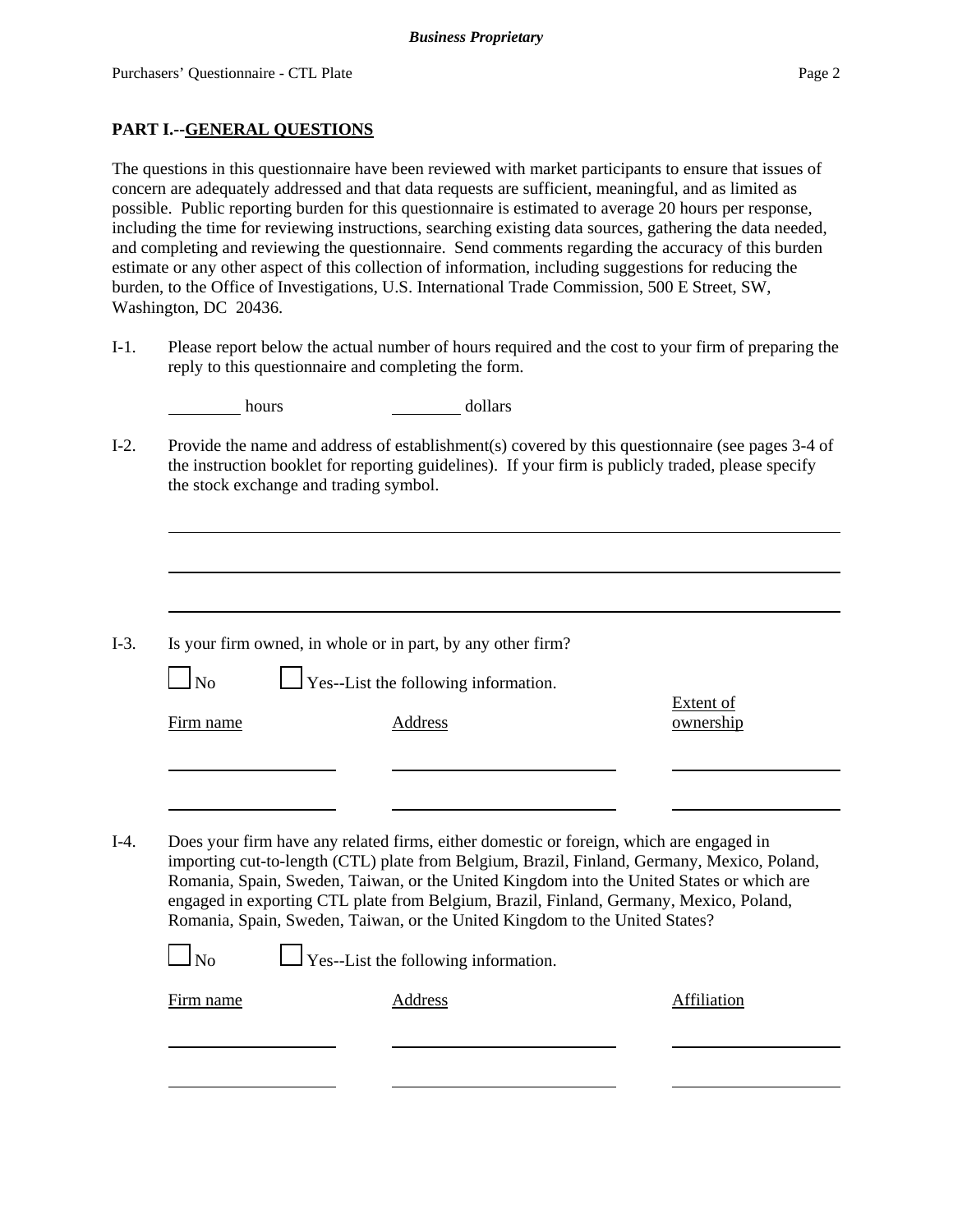### **PART I.--GENERAL QUESTIONS--***Continued*

I-5. Does your firm have any related firms, either domestic or foreign, which are engaged in the production of CTL plate?

 $\bigcup$  Yes--List the following information.

Firm name Address Address Address Affiliation

I-6. In Part III of this questionnaire we request copies of your company's business plan. Does your company have a business plan?

 $\Box$  No  $\Box$  Yes--Please provide the requested copies. If you are not providing the requested copies, please explain why not.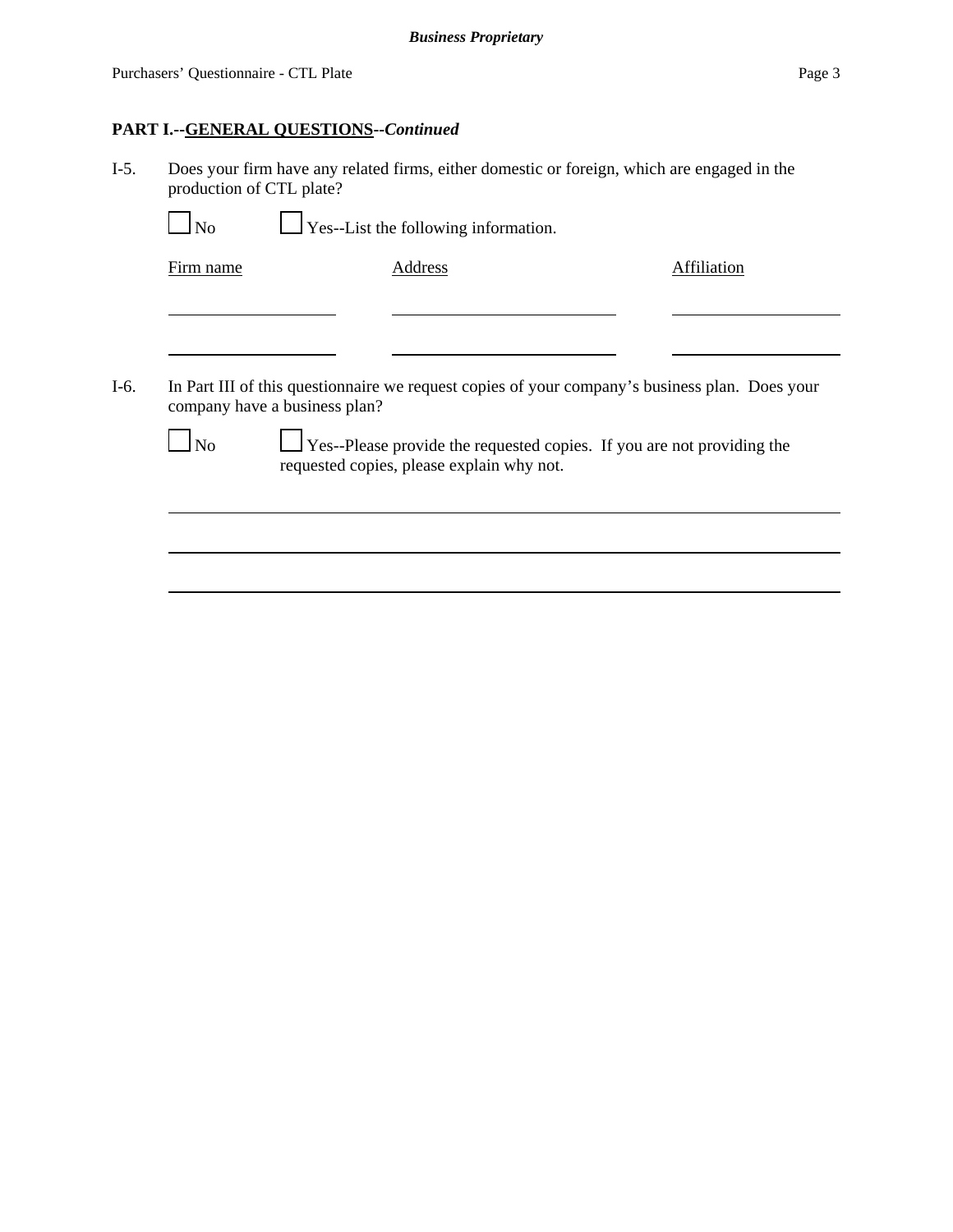# **PART II.--PURCHASES**

II-1. Report, as indicated below, your firm's purchases (either directly or through a sales agent or broker) of **CTL plate**.

| (Quantity in short tons, value in \$1,000) |                       |      |      |      |      |      |          |      |
|--------------------------------------------|-----------------------|------|------|------|------|------|----------|------|
|                                            | <b>Calendar years</b> |      |      |      |      |      | Jan-June |      |
| Item                                       | 2000                  | 2001 | 2002 | 2003 | 2004 | 2005 | 2005     | 2006 |
| <b>PURCHASES FROM U.S. PRODUCERS:</b>      |                       |      |      |      |      |      |          |      |
| Quantity                                   |                       |      |      |      |      |      |          |      |
| Value                                      |                       |      |      |      |      |      |          |      |
| <b>PURCHASES FROM BELGIUM:</b>             |                       |      |      |      |      |      |          |      |
| Quantity                                   |                       |      |      |      |      |      |          |      |
| Value                                      |                       |      |      |      |      |      |          |      |
| <b>PURCHASES FROM BRAZIL:</b>              |                       |      |      |      |      |      |          |      |
| Quantity                                   |                       |      |      |      |      |      |          |      |
| Value                                      |                       |      |      |      |      |      |          |      |
| <b>PURCHASES FROM FINLAND:</b>             |                       |      |      |      |      |      |          |      |
| Quantity                                   |                       |      |      |      |      |      |          |      |
| Value                                      |                       |      |      |      |      |      |          |      |
| <b>PURCHASES FROM GERMANY:</b>             |                       |      |      |      |      |      |          |      |
| Quantity                                   |                       |      |      |      |      |      |          |      |
| Value                                      |                       |      |      |      |      |      |          |      |
| <b>PURCHASES FROM MEXICO:</b>              |                       |      |      |      |      |      |          |      |
| Quantity                                   |                       |      |      |      |      |      |          |      |
| Value                                      |                       |      |      |      |      |      |          |      |
| <b>PURCHASES FROM POLAND:</b>              |                       |      |      |      |      |      |          |      |
| Quantity                                   |                       |      |      |      |      |      |          |      |
| Value                                      |                       |      |      |      |      |      |          |      |
| <b>PURCHASES FROM ROMANIA:</b>             |                       |      |      |      |      |      |          |      |
| Quantity                                   |                       |      |      |      |      |      |          |      |
| Value                                      |                       |      |      |      |      |      |          |      |
| <b>PURCHASES FROM SPAIN:</b>               |                       |      |      |      |      |      |          |      |
| Quantity                                   |                       |      |      |      |      |      |          |      |
| Value                                      |                       |      |      |      |      |      |          |      |
| <b>PURCHASES FROM SWEDEN:</b>              |                       |      |      |      |      |      |          |      |
| Quantity                                   |                       |      |      |      |      |      |          |      |
| Value                                      |                       |      |      |      |      |      |          |      |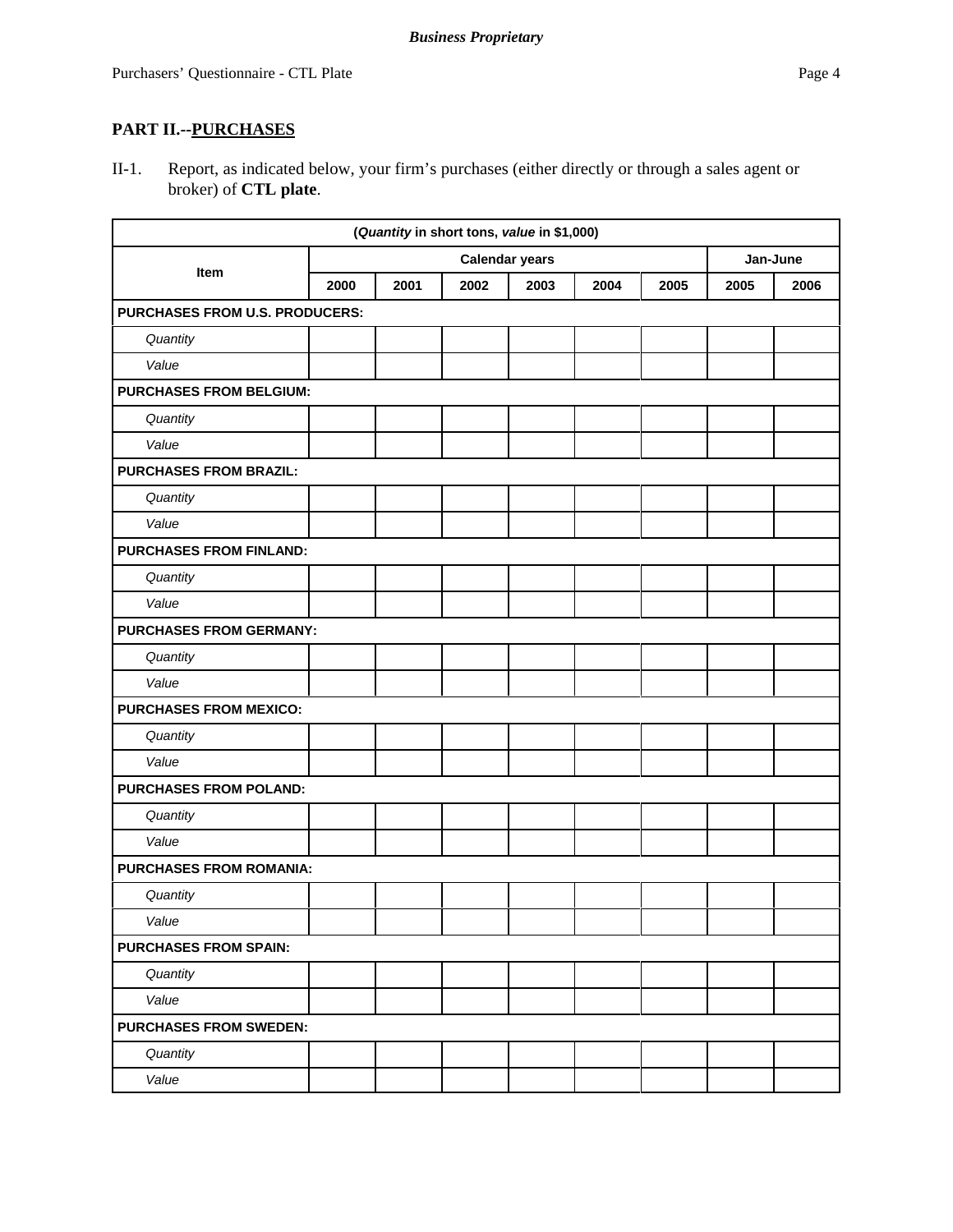# **PART II.--PURCHASES--***Continued*

| (Quantity in short tons, value in \$1,000)    |      |      |                       |      |      |      |          |      |
|-----------------------------------------------|------|------|-----------------------|------|------|------|----------|------|
| <b>Item</b>                                   |      |      | <b>Calendar years</b> |      |      |      | Jan-June |      |
|                                               | 2000 | 2001 | 2002                  | 2003 | 2004 | 2005 | 2005     | 2006 |
| <b>PURCHASES FROM TAIWAN:</b>                 |      |      |                       |      |      |      |          |      |
| Quantity                                      |      |      |                       |      |      |      |          |      |
| Value                                         |      |      |                       |      |      |      |          |      |
| <b>PURCHASES FROM THE UNITED KINGDOM:</b>     |      |      |                       |      |      |      |          |      |
| Quantity                                      |      |      |                       |      |      |      |          |      |
| Value                                         |      |      |                       |      |      |      |          |      |
| <b>PURCHASES FROM ALL OTHER COUNTRIES:1</b>   |      |      |                       |      |      |      |          |      |
| Quantity                                      |      |      |                       |      |      |      |          |      |
| Value                                         |      |      |                       |      |      |      |          |      |
| <sup>1</sup> Please identify these countries: |      |      |                       |      |      |      |          |      |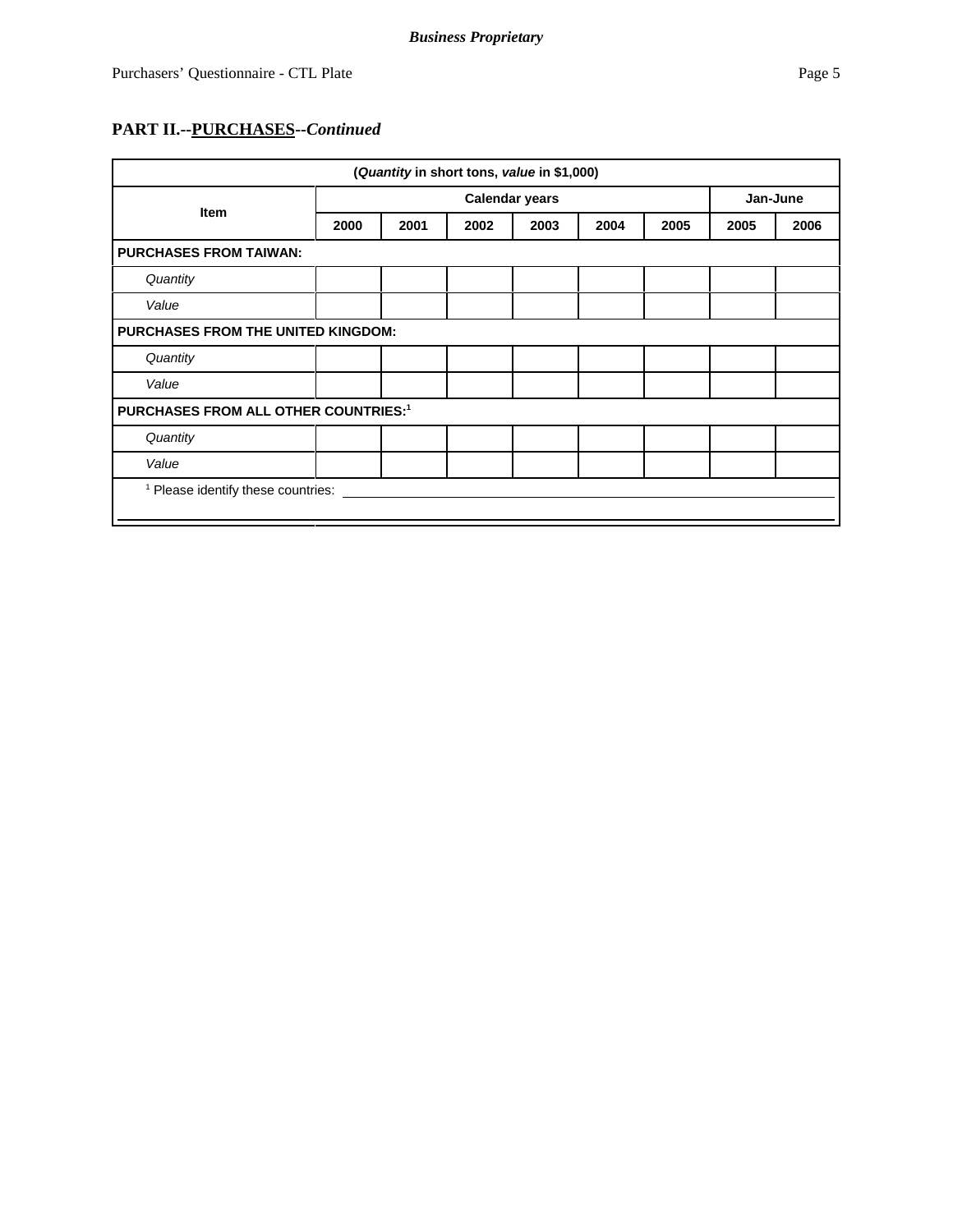### **PART II.--PURCHASES--***Continued*

II-2. If the relative levels of your firm's purchases of CTL plate from different country sources (both domestic and foreign) have changed since the countervailing/antidumping duty orders under review became effective (see instruction booklet, page 2, "Background"), please explain the reason(s), noting the country of origin of the product in your response. II-3. (a) Did your firm purchase CTL plate from Belgium, Brazil, Finland, Germany, Mexico, Poland, Romania, Spain, Sweden, Taiwan, or the United Kingdom before the years that the countervailing/antidumping duty orders under review became effective? No--Skip to  $(c)$   $\Box$  Yes (b) If yes, has your pattern of purchasing CTL plate from Belgium, Brazil, Finland, Germany, Mexico, Poland, Romania, Spain, Sweden, Taiwan, or the United Kingdom changed since the years the orders under review became effective? (Indicate whether your answer differs depending on the country of origin).  $\Box$  No, our pattern of purchasing is essentially unchanged. Yes, we discontinued purchases from Belgium, Brazil, Finland, Germany, Mexico, Poland, Romania, Spain, Sweden, Taiwan, or the United Kingdom because of the order(s). Yes, we reduced purchases from Belgium, Brazil, Finland, Germany, Mexico, Poland, Romania, Spain, Sweden, Taiwan, or the United Kingdom because of the order(s). Yes, but we changed the pattern of purchases from Belgium, Brazil, Finland, Germany, Mexico, Poland, Romania, Spain, Sweden, Taiwan, or the United Kingdom for reasons other than the order(s) (please explain below). (c) Has your pattern of purchasing CTL plate from nonsubject foreign sources changed since the years the orders under review became effective (please check all that apply). We did not purchase from nonsubject foreign sources before or after the order(s).  $\Box$  No, our pattern of purchasing is essentially unchanged.  $\perp$  Yes, we increased purchases from nonsubject countries because of the order(s). Yes, but we changed our pattern of purchases from nonsubject countries for reasons other than the order (please explain below).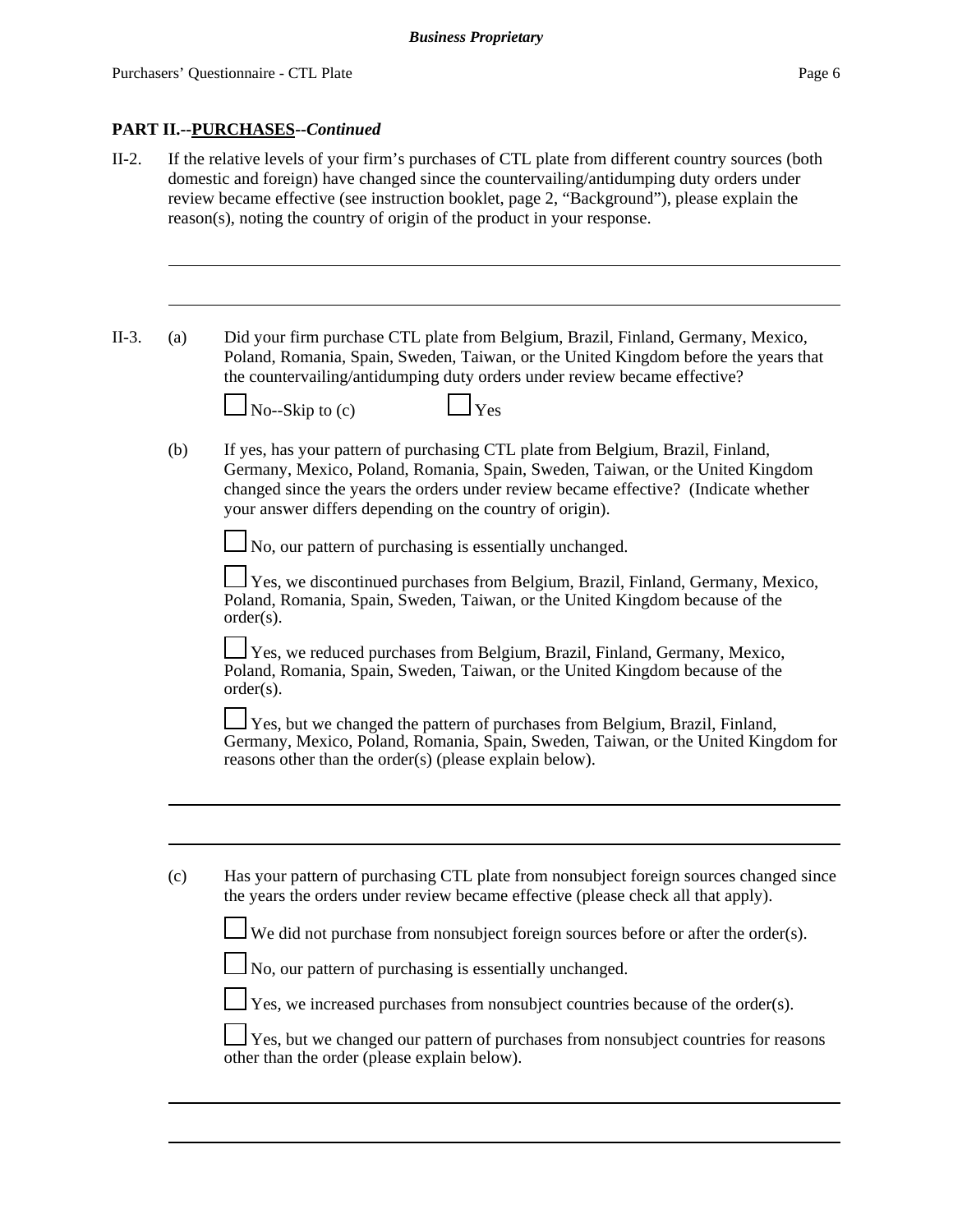III-1. (a) Which of the following best describes your firm as a purchaser of CTL plate (check all that apply, noting the specific end uses if known)?

|          | $\perp$ End User ( $\perp$                                                                                                                                                                                                                                                                                             |                                                                                                                                                                |
|----------|------------------------------------------------------------------------------------------------------------------------------------------------------------------------------------------------------------------------------------------------------------------------------------------------------------------------|----------------------------------------------------------------------------------------------------------------------------------------------------------------|
|          | Distributor (Charles Contains and Distributor Contains and Distributor Contains and Distributor Contains and Distributor Contains and Distributor Contains and Distributor Contains and Distributor Contains and Distributor C                                                                                         |                                                                                                                                                                |
|          | Other (                                                                                                                                                                                                                                                                                                                |                                                                                                                                                                |
|          | (b) Please indicate the nature of your firm's business or the market in which your firm sells CTL<br>plate (more than one may be applicable).                                                                                                                                                                          |                                                                                                                                                                |
|          | $\Box$ Construction<br>$\Box$ Oil and gas                                                                                                                                                                                                                                                                              |                                                                                                                                                                |
|          | $\Box$ Shipbuilding<br>Heavy machinery and equipment                                                                                                                                                                                                                                                                   |                                                                                                                                                                |
|          | $\Box$ Other (                                                                                                                                                                                                                                                                                                         |                                                                                                                                                                |
| $III-2.$ | If your firm is a distributor or reseller of CTL plate, what are the major types of consumers to<br>which you sell CTL plate?                                                                                                                                                                                          |                                                                                                                                                                |
|          |                                                                                                                                                                                                                                                                                                                        |                                                                                                                                                                |
| $III-3.$ | If your firm is an end user of CTL plate, list in order of quantity of CTL plate consumed, the top<br>3 products for which your firm purchases CTL plate as a component part or material input.<br>Please indicate what percentage of the total cost is accounted for by CTL plate.                                    |                                                                                                                                                                |
|          |                                                                                                                                                                                                                                                                                                                        | Percent of cost accounted                                                                                                                                      |
|          | Product you produce                                                                                                                                                                                                                                                                                                    | for by CTL plate                                                                                                                                               |
|          | $1.$ $\frac{1}{2}$ $\frac{1}{2}$ $\frac{1}{2}$ $\frac{1}{2}$ $\frac{1}{2}$ $\frac{1}{2}$ $\frac{1}{2}$ $\frac{1}{2}$ $\frac{1}{2}$ $\frac{1}{2}$ $\frac{1}{2}$ $\frac{1}{2}$ $\frac{1}{2}$ $\frac{1}{2}$ $\frac{1}{2}$ $\frac{1}{2}$ $\frac{1}{2}$ $\frac{1}{2}$ $\frac{1}{2}$ $\frac{1}{2}$ $\frac{1}{2}$ $\frac{1}{$ |                                                                                                                                                                |
|          | 2. $\overline{\phantom{a}}$                                                                                                                                                                                                                                                                                            | 2.                                                                                                                                                             |
|          | $\frac{3}{2}$                                                                                                                                                                                                                                                                                                          |                                                                                                                                                                |
| III-4.   | If your firm is an end user of CTL plate, has the demand for your firm's final products<br>incorporating CTL plate changed since 2000?                                                                                                                                                                                 |                                                                                                                                                                |
|          | $\Box$ No<br>in demand for your firm's final products have affected your firm's purchases.                                                                                                                                                                                                                             | Yes--Please indicate the direction of change and identify the major factors<br>that have contributed to this change and describe the ways in which any changes |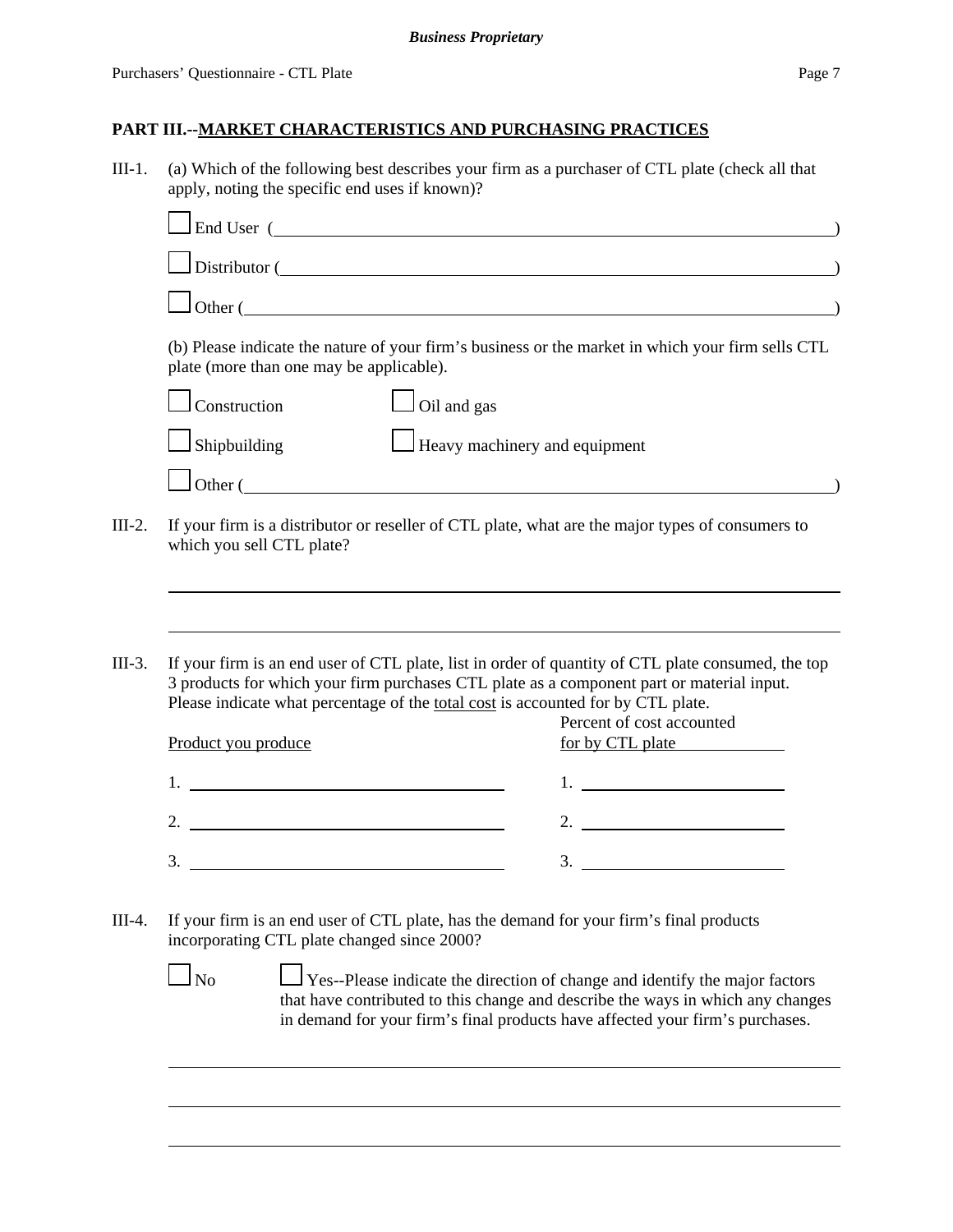| $III-5.$ | Have there been any changes in the end uses of CTL plate since 2000? |                                                                                                                                                                                                                                                                    |  |                                                                                                                                                              |  |  |  |
|----------|----------------------------------------------------------------------|--------------------------------------------------------------------------------------------------------------------------------------------------------------------------------------------------------------------------------------------------------------------|--|--------------------------------------------------------------------------------------------------------------------------------------------------------------|--|--|--|
|          | $\Box$ No                                                            |                                                                                                                                                                                                                                                                    |  | $\Box$ Yes--Discuss the changes, noting the time period in which they occurred.                                                                              |  |  |  |
|          |                                                                      |                                                                                                                                                                                                                                                                    |  |                                                                                                                                                              |  |  |  |
| III-6.   | $\overline{\phantom{a}}$ No                                          | Do you anticipate any changes in terms of the end uses of CTL plate in the future?<br>documentation that address this issue.                                                                                                                                       |  | Yes--Please describe and identify the time period. Provide any underlying<br>assumptions, along with relevant portions of business plans or other supporting |  |  |  |
|          |                                                                      |                                                                                                                                                                                                                                                                    |  |                                                                                                                                                              |  |  |  |
| $III-7.$ |                                                                      | (a) Please list in order of importance any products that may be substituted for CTL plate.<br>$(1)$ $(2)$ $(3)$ $(3)$                                                                                                                                              |  |                                                                                                                                                              |  |  |  |
|          | which they are substitutes.                                          | (b) For each possible substitute product, please give examples of applications and end uses for                                                                                                                                                                    |  |                                                                                                                                                              |  |  |  |
|          |                                                                      | (c) Have prices for these substitute products increased, decreased, or remained the same relative<br>to those for CTL plate? Have changes in these relative prices caused your firm to shift purchases<br>from CTL plate to the substitute products or vice versa? |  |                                                                                                                                                              |  |  |  |
| III-8.   | plate since 2000?<br>$\Box$ No                                       | Have there been any changes in the number or type of products that can be substituted for CTL<br>Yes--Please explain.                                                                                                                                              |  |                                                                                                                                                              |  |  |  |
|          |                                                                      |                                                                                                                                                                                                                                                                    |  |                                                                                                                                                              |  |  |  |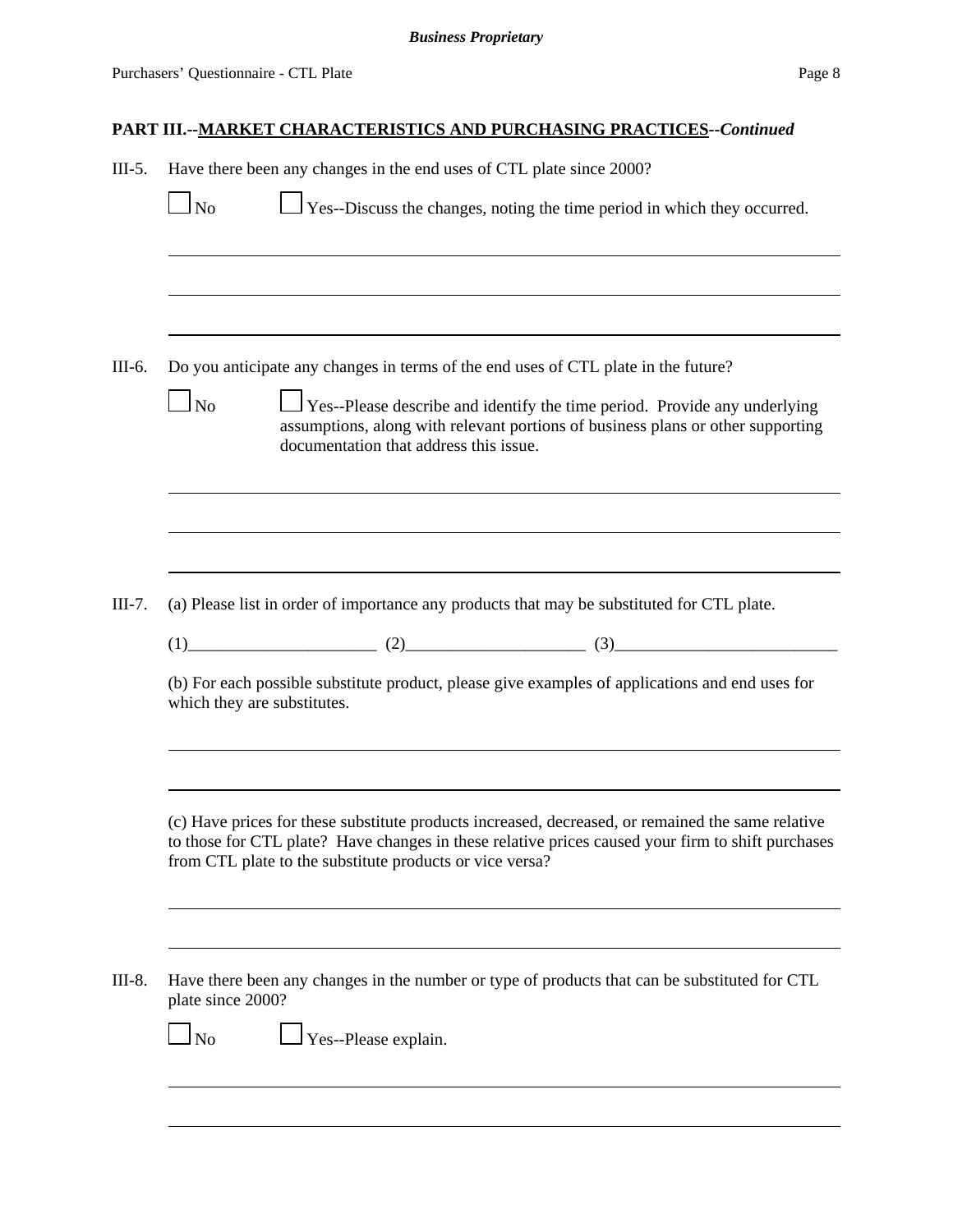| III-9. | Do you anticipate any changes in terms of the substitutability of other products for CTL plate in<br>the future?                                                                                                                |  |  |  |  |  |
|--------|---------------------------------------------------------------------------------------------------------------------------------------------------------------------------------------------------------------------------------|--|--|--|--|--|
|        | $\perp$ Yes--Please describe. Provide any underlying assumptions, along with<br>$\ln$<br>relevant portions of business plans or other supporting documentation, that<br>address this issue.                                     |  |  |  |  |  |
|        |                                                                                                                                                                                                                                 |  |  |  |  |  |
|        | III-10. How has demand within the United States for CTL plate changed since January 1, 2000<br>(including the effects of any weather-related events)?                                                                           |  |  |  |  |  |
|        | Unchanged<br>Increased<br>Decreased                                                                                                                                                                                             |  |  |  |  |  |
|        |                                                                                                                                                                                                                                 |  |  |  |  |  |
|        | What were the principal factors affecting demand?                                                                                                                                                                               |  |  |  |  |  |
|        |                                                                                                                                                                                                                                 |  |  |  |  |  |
|        |                                                                                                                                                                                                                                 |  |  |  |  |  |
|        | III-11. How has demand outside the United States, if known, for CTL plate changed since 2000?                                                                                                                                   |  |  |  |  |  |
|        | $\Box$ Unchanged<br>Increased<br>Decreased                                                                                                                                                                                      |  |  |  |  |  |
|        |                                                                                                                                                                                                                                 |  |  |  |  |  |
|        | What were the principal factors affecting demand?                                                                                                                                                                               |  |  |  |  |  |
|        |                                                                                                                                                                                                                                 |  |  |  |  |  |
|        |                                                                                                                                                                                                                                 |  |  |  |  |  |
|        | III-12. Do you anticipate any future changes in CTL plate demand in the United States and, if known,<br>the rest of the world?                                                                                                  |  |  |  |  |  |
|        | $\overline{\rm ~No}$<br>Yes--Please describe and identify the time period. Provide any underlying<br>assumptions, along with relevant portions of business plans or other supporting<br>documentation, that address this issue. |  |  |  |  |  |
|        |                                                                                                                                                                                                                                 |  |  |  |  |  |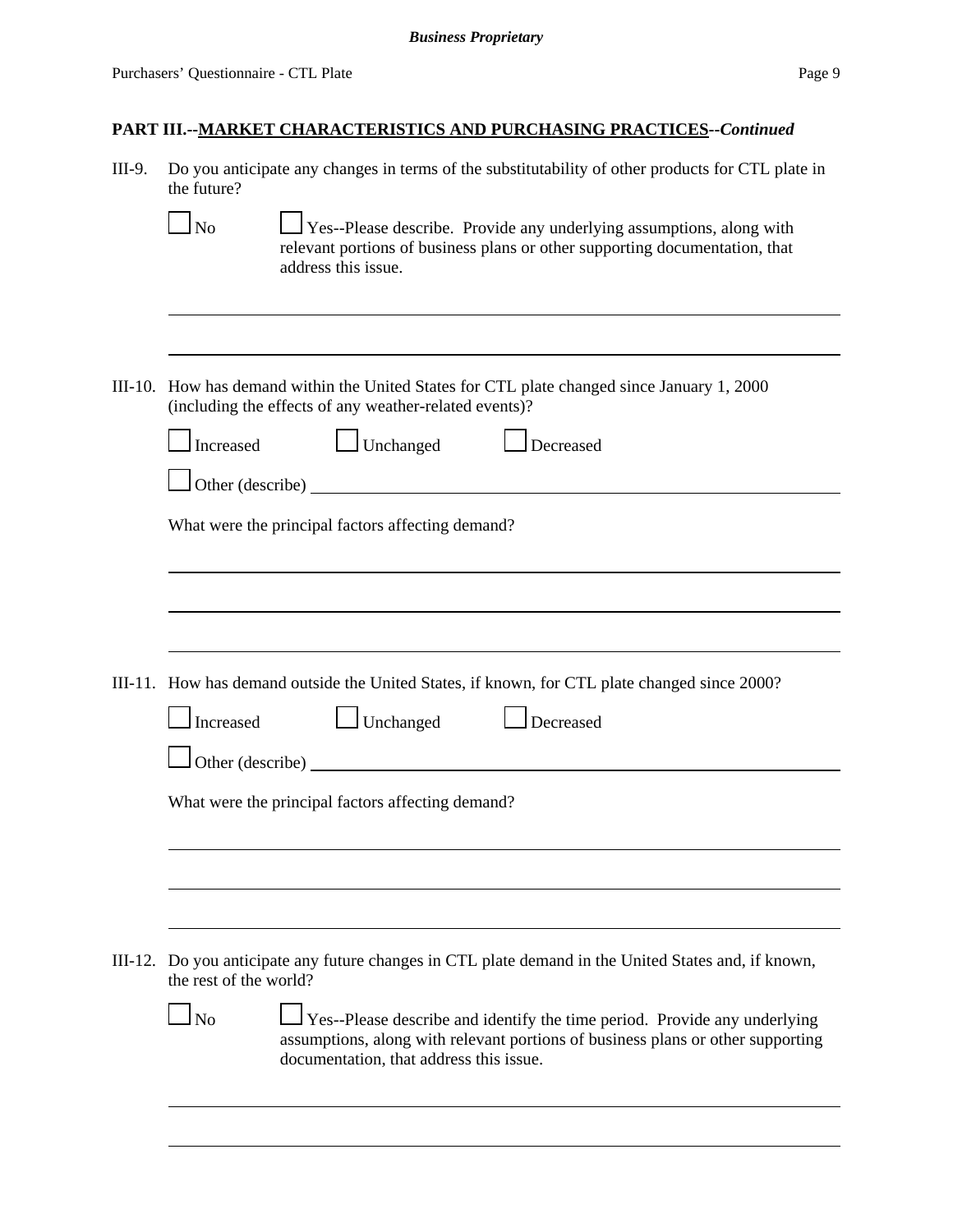- III-13. Please provide as separate attachments to this request any studies, surveys, etc., that you are aware of that quantify and/or otherwise discuss CTL plate demand and/or factors affecting CTL plate demand in the (1) United States, (2) each of the major producing/consuming countries, including Belgium, Brazil, Finland, Germany, Mexico, Poland, Romania, Spain, Sweden, Taiwan, and the United Kingdom, and (3) the world as a whole. Of particular interest is such data on an annual basis from 2000 to the present and forecasts of these demand data.
- III-14. Have any changes occurred in any factors affecting supply (e.g., changes in availability or prices of raw materials, energy, or labor; transportation conditions; production capacity and/or methods of production; technology; export markets; or alternative production opportunities) that affected the availability of U.S.-produced CTL plate in the U.S. market since 2000?



 $\Box$  No  $\Box$  Yes--Please note the time period(s) of any such changes, the factor(s) involved, and the impact such changes had on your shipment volumes and prices.

III-15. Have any suppliers (U.S. or foreign) refused, declined, or been unable to supply CTL plate since 2000? (Examples include being placed on allocation or "controlled order entry," suppliers declining to accept new customers or renew existing customers, delivering less than the quantity promised, being unable to meet timely shipment commitments, etc.)

 $\Box$  No  $\Box$  Yes--Please note and document the time period(s) (i.e. month and year) and duration, country of origin, and supplier involved; amount and type of product; and the effect on your operations (including whether your firm was able to obtain CTL plate from another firm).

III-16. Is buying a product that is produced in the United States an important factor in your firm's purchases of CTL plate (please check ALL that apply)?

|--|--|

Yes--Purchases of domestic product are required by law or regulation (for example, government purchases under "Buy American" provisions). This involves \_\_\_\_\_ percent of all purchases of CTL plate.

Yes--Purchases of domestic product are not required by law or regulation, but are by your customers. This involves percent of all purchases of CTL plate.

 Yes--Purchases of domestic product are required for other reasons (please specify these reasons below). This involves percent of all purchases of CTL plate.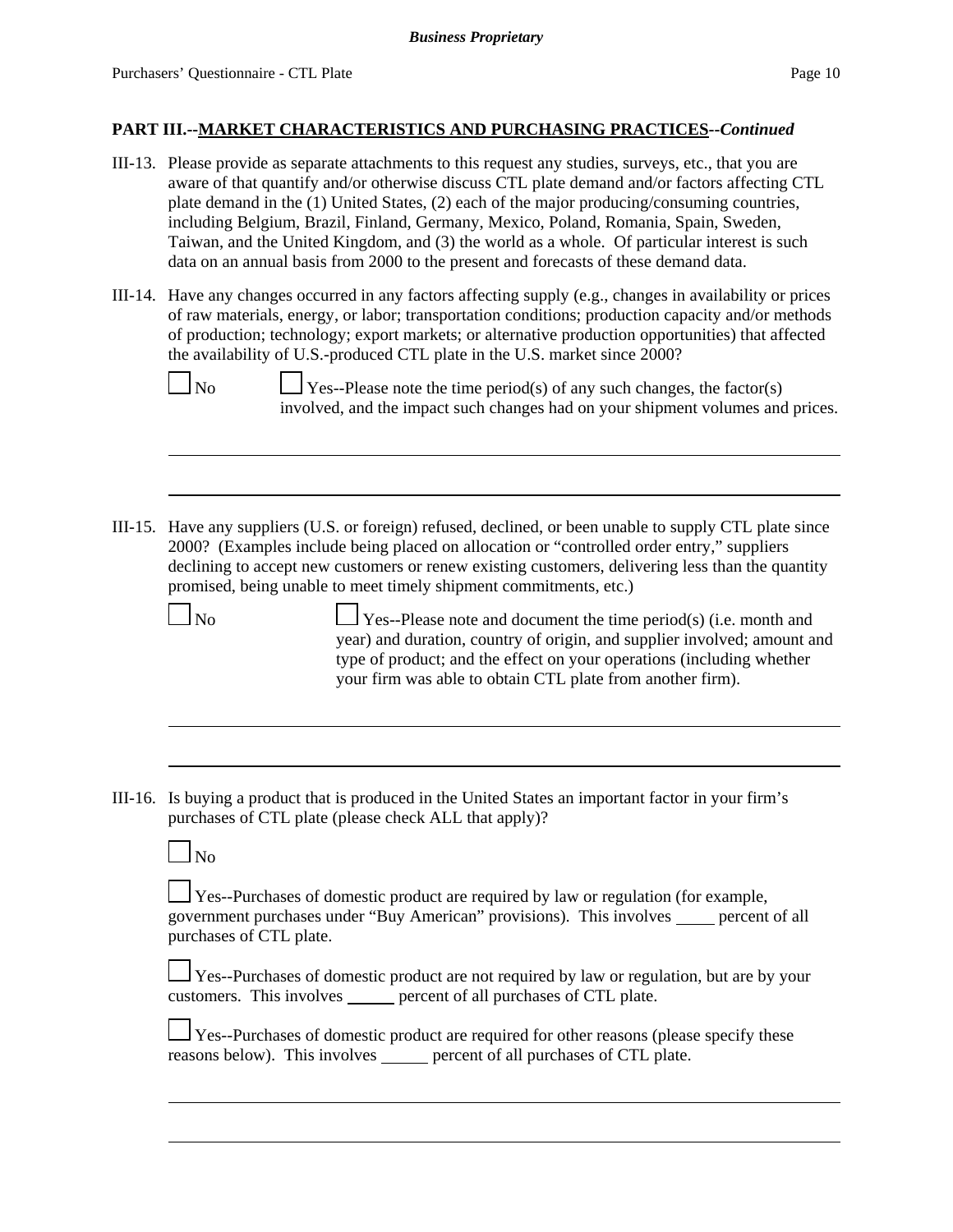| III-17. | (a) Is the CTL plate market subject to business cycles or conditions of competition distinctive to<br>CTL plate?                                                                 |  |  |  |  |  |  |
|---------|----------------------------------------------------------------------------------------------------------------------------------------------------------------------------------|--|--|--|--|--|--|
|         | $\Box$ Yes--Please explain and provide estimates of the duration of any such cycle.<br>N <sub>o</sub>                                                                            |  |  |  |  |  |  |
|         |                                                                                                                                                                                  |  |  |  |  |  |  |
|         | (b) Has the emergence of new markets for CTL plate since 2000 affected the business cycles or<br>conditions of competition distinctive to CTL plate?                             |  |  |  |  |  |  |
|         | $\log$<br>Yes--Please explain any such changes.                                                                                                                                  |  |  |  |  |  |  |
|         | III-18. Who are your major competitors?                                                                                                                                          |  |  |  |  |  |  |
|         |                                                                                                                                                                                  |  |  |  |  |  |  |
|         | III-19. Does your firm, and to the extent that you know, do your customers make purchasing decisions<br>involving CTL plate based on the producer of the CTL plate you purchase? |  |  |  |  |  |  |
|         | $\Box$ Sometimes $\Box$ Rarely or never<br>$\Box$ Usually<br>Always<br>Your firm:                                                                                                |  |  |  |  |  |  |
|         | $\Box$ Sometimes $\Box$ Rarely or never<br>$\Box$ Usually<br>Always<br>Your customers:                                                                                           |  |  |  |  |  |  |
|         | If at least sometimes, please discuss how your firm or your customers determine the producer and<br>why this information is important.                                           |  |  |  |  |  |  |
|         | Your firm:                                                                                                                                                                       |  |  |  |  |  |  |
|         |                                                                                                                                                                                  |  |  |  |  |  |  |
|         | Your customers:                                                                                                                                                                  |  |  |  |  |  |  |
|         |                                                                                                                                                                                  |  |  |  |  |  |  |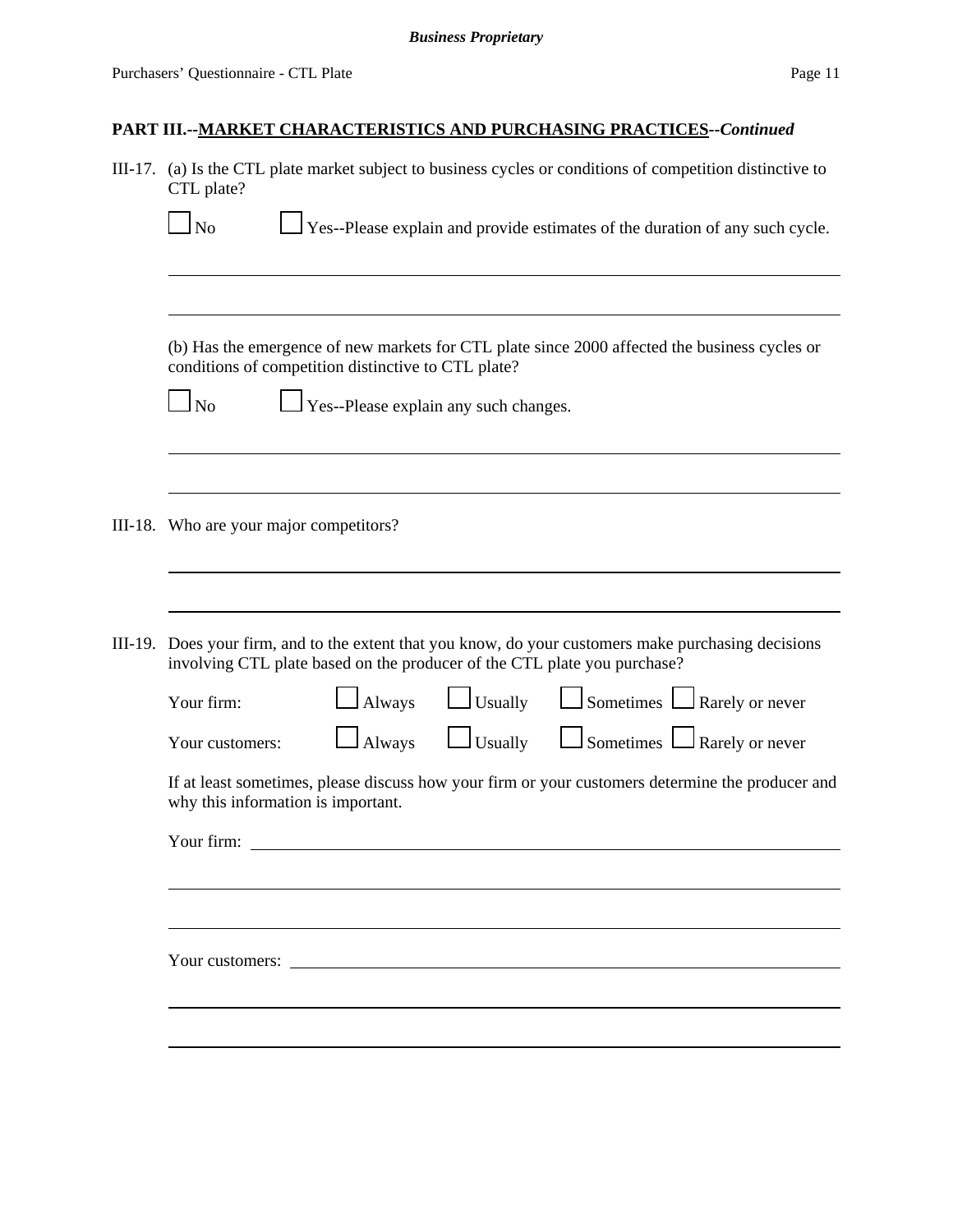| III-20. Does your firm, and to the extent that you know, do your customers make purchasing decisions<br>involving CTL plate based on the country of origin of the CTL plate you purchase? |        |                |                                                                                  |  |  |  |
|-------------------------------------------------------------------------------------------------------------------------------------------------------------------------------------------|--------|----------------|----------------------------------------------------------------------------------|--|--|--|
| Your firm:                                                                                                                                                                                | Always | $\Box$ Usually | $\Box$ Sometimes $\Box$ Rarely or never                                          |  |  |  |
| Your customers:                                                                                                                                                                           | Always | $\Box$ Usually | $\Box$ Sometimes $\Box$ Rarely or never                                          |  |  |  |
| If at least sometimes, please discuss how your firm or your customers determine the source and<br>why this information is important.                                                      |        |                |                                                                                  |  |  |  |
|                                                                                                                                                                                           |        |                |                                                                                  |  |  |  |
|                                                                                                                                                                                           |        |                |                                                                                  |  |  |  |
|                                                                                                                                                                                           |        |                |                                                                                  |  |  |  |
| III-21. (a) How frequently do you make purchases?                                                                                                                                         |        |                |                                                                                  |  |  |  |
| $\Box$ Daily                                                                                                                                                                              |        |                | $\Box$ Weekly $\Box$ Monthly $\Box$ Quarterly $\Box$ Annually<br>Other (specify) |  |  |  |
| (b) Do you expect this purchasing pattern to change in the next two years?                                                                                                                |        |                |                                                                                  |  |  |  |
| Yes--How and why do you expect these changes to occur?<br>N <sub>0</sub>                                                                                                                  |        |                |                                                                                  |  |  |  |
|                                                                                                                                                                                           |        |                |                                                                                  |  |  |  |
| (c) Do you purchase larger volumes of CTL plate during certain seasons or at certain points in<br>the year, or is the quantity purchased by your firm consistent throughout the year?     |        |                |                                                                                  |  |  |  |
|                                                                                                                                                                                           |        |                |                                                                                  |  |  |  |
| III-22. How many suppliers do you generally contact before making a purchase?                                                                                                             |        |                |                                                                                  |  |  |  |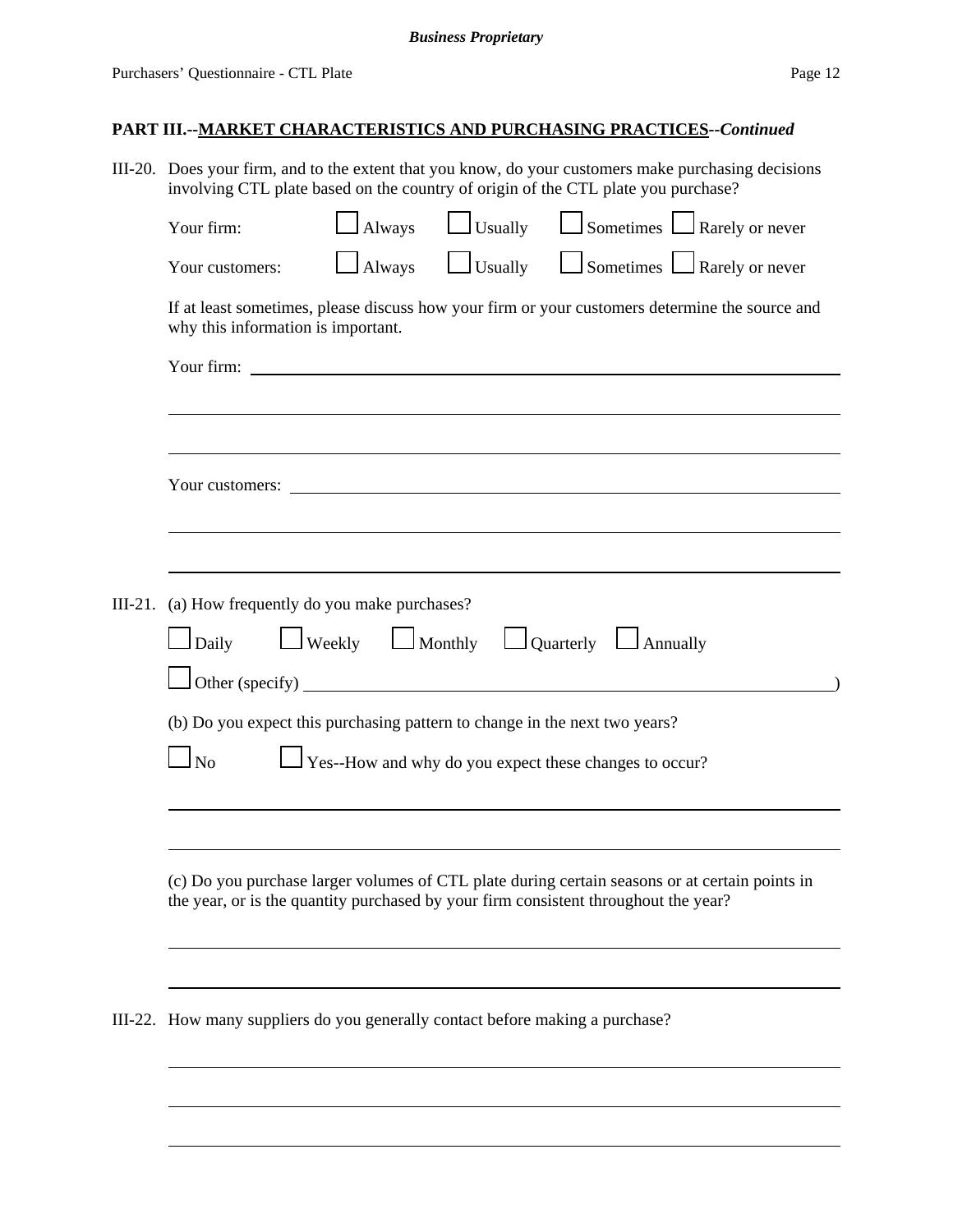negotiation

### **PART III.--MARKET CHARACTERISTICS AND PURCHASING PRACTICES--***Continued*

III-23. (a) Do purchases of CTL plate usually involve negotiations between supplier and purchaser?

| N <sub>0</sub> | $\Box$ Yes--Please describe these negotiations. In your response, please comment  |
|----------------|-----------------------------------------------------------------------------------|
|                | on whether purchasers of CTL plate generally quote competing prices, whether      |
|                | from domestic or foreign companies, to their suppliers as part of the negotiation |
|                | process.                                                                          |

(b) Does your firm tend to vary its purchases from a given supplier within a specified time period based on the price offered for that period?

 $\Box$  No  $\Box$  Yes--Specify the time period.

III-24. Have you changed suppliers since 2000?

 $\Box$  No  $\Box$  Yes--Please list the supplier or suppliers and indicate whether the firm was added or dropped as a supplier. Also give the reasons for the change and how frequently you change suppliers.

III-25. (a) Are you aware of any new suppliers, either foreign or domestic, that have entered the market since 2000?

 $\Box$  No  $\Box$  Yes--Please identify the firms (including their country/location) and indicate how you become aware of them.

(b) Have you purchased from any of these new suppliers?

 $\Box$  Yes--Please identify the firms, when you began purchasing from them, and whether they are large suppliers in the market.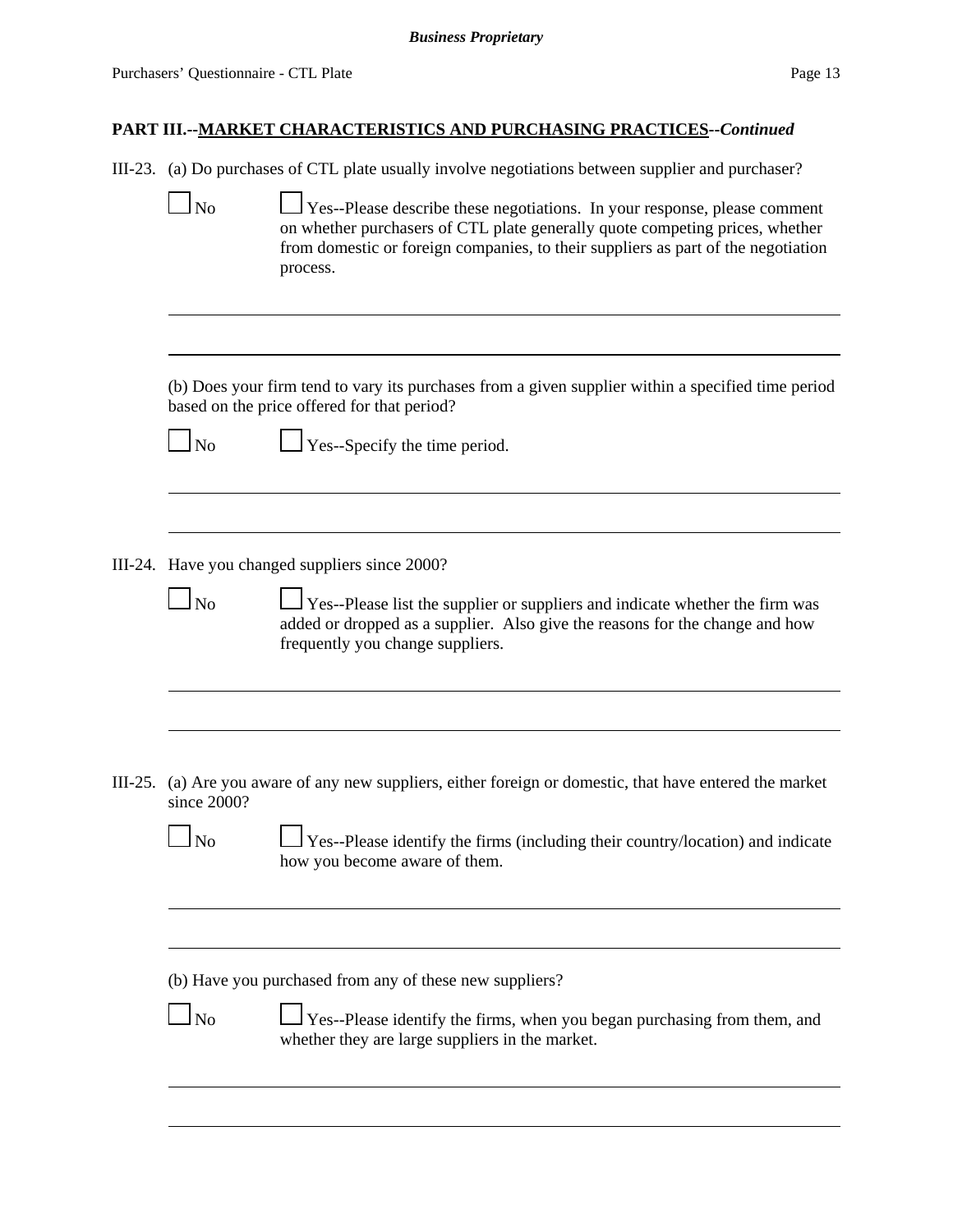(c) Do you expect new CTL plate suppliers to enter the market in the future?

|--|

 $\Box$  Yes--Please provide details, noting the specific future time period in your response.

III-26. (a) Do you require your suppliers to become certified or pre-qualified with respect to the quality, chemistry, strength, or other performance characteristic of CTL plate they sell to your firm?

 $\Box$  No  $\Box$  Yes--Approximately errent of your firm's total 2005 purchases of CTL plate required some form of certification or pre-qualification.

(b) Please provide a general description of the certification or qualification process and the time required.

(c) Briefly describe the factors that are considered when qualifying a new supplier (e.g., quality of product, reliability of supplier, etc.) and estimate the time it takes to qualify a new supplier.

(d) Since 2000, have any domestic or foreign producers ever failed in their attempts to qualify their CTL plate with your firm or have any producers lost their approved status?

|--|--|

 $\bigcup$  Yes--Please identify these firms, the countries where they are located, and the reasons why they failed the qualification process.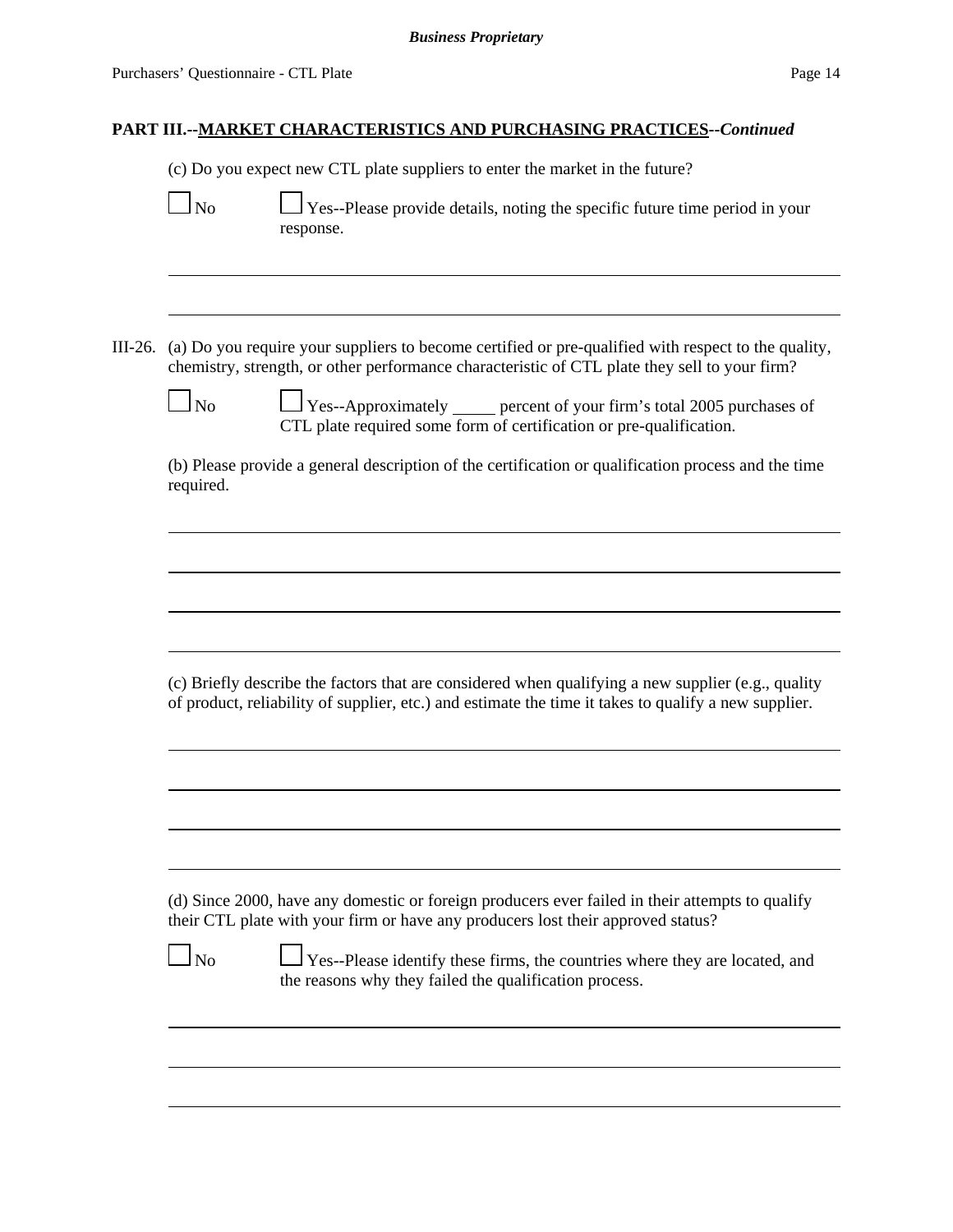III-27.. For the factors listed below, please rate each in terms of its importance in your purchase decision for CTL plate.

|                                                              | VERY<br><b>IMPORTANT</b> | <b>SOMEWHAT</b><br><b>IMPORTANT</b> | <b>NOT</b><br><b>IMPORTANT</b> |
|--------------------------------------------------------------|--------------------------|-------------------------------------|--------------------------------|
|                                                              |                          |                                     |                                |
| Contract with supplier                                       |                          |                                     |                                |
|                                                              |                          |                                     |                                |
| Delivery time                                                |                          |                                     |                                |
| Discounts offered                                            |                          |                                     |                                |
| Extension of credit                                          |                          |                                     |                                |
| Finish/appearance                                            |                          |                                     |                                |
| Minimum qty requirements $\dots \dots \dots$                 |                          |                                     |                                |
| Packaging $\ldots \ldots \ldots \ldots \ldots \ldots \ldots$ |                          |                                     |                                |
| Price (including surcharges) $\ldots \ldots \ldots \square$  |                          |                                     |                                |
| Product consistency                                          |                          |                                     |                                |
|                                                              |                          |                                     |                                |
| Proximity of supplier $\ldots \ldots \ldots \ldots$          |                          |                                     |                                |
| Qualification for certain applications L                     |                          |                                     |                                |
| Quality meets industry standards $\dots$ .                   |                          |                                     |                                |
| Quality exceeds industry standards                           |                          |                                     |                                |
| Reliability of supply $\dots\dots\dots\dots\dots$            |                          |                                     |                                |
| Traditional supplier                                         |                          |                                     |                                |
| Technical support/service                                    |                          |                                     |                                |
| U.S. transportation costs                                    |                          |                                     |                                |
| Other (specify):                                             |                          |                                     |                                |
| .                                                            |                          |                                     |                                |
|                                                              |                          |                                     |                                |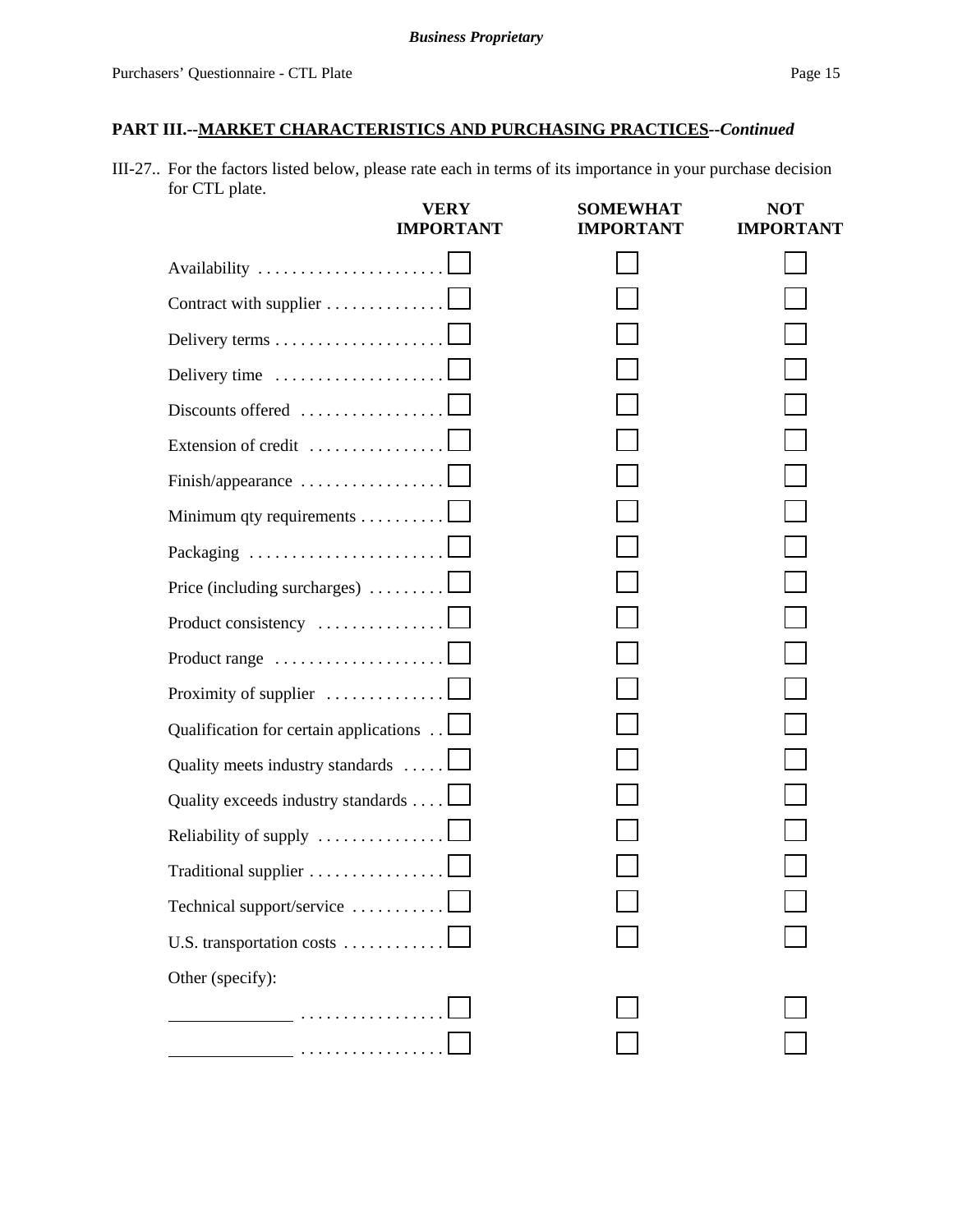#### *Business Proprietary*

# **PART III.--MARKET CHARACTERISTICS AND PURCHASING PRACTICES--***Continued*

|           | III-28. Please list, in order of their importance, the three major factors generally considered by your firm<br>in deciding from whom to purchase CTL plate for any one order (examples include current<br>availability, extension of credit, prearranged contracts, price, quality of product, range of<br>supplier's product line, traditional supplier, etc.). |  |  |  |  |  |  |  |  |
|-----------|-------------------------------------------------------------------------------------------------------------------------------------------------------------------------------------------------------------------------------------------------------------------------------------------------------------------------------------------------------------------|--|--|--|--|--|--|--|--|
|           |                                                                                                                                                                                                                                                                                                                                                                   |  |  |  |  |  |  |  |  |
|           |                                                                                                                                                                                                                                                                                                                                                                   |  |  |  |  |  |  |  |  |
|           | 3.                                                                                                                                                                                                                                                                                                                                                                |  |  |  |  |  |  |  |  |
|           | III-29. What characteristics does your firm consider when determining the quality of CTL plate?                                                                                                                                                                                                                                                                   |  |  |  |  |  |  |  |  |
|           |                                                                                                                                                                                                                                                                                                                                                                   |  |  |  |  |  |  |  |  |
| $III-30.$ | (a) Are U.S.-inland transportation costs a major factor in your firm's consideration of which<br>suppliers to source its CTL plate requirements?                                                                                                                                                                                                                  |  |  |  |  |  |  |  |  |
|           | $\Box$ Yes<br>$\Box$ No                                                                                                                                                                                                                                                                                                                                           |  |  |  |  |  |  |  |  |
|           | (b) Of the total cost of the CTL plate that your firm purchases, approximately what percent is<br>accounted for by U.S. inland transportation costs (please answer separately for each of your<br>sources)?                                                                                                                                                       |  |  |  |  |  |  |  |  |
|           | percent                                                                                                                                                                                                                                                                                                                                                           |  |  |  |  |  |  |  |  |
|           | Source<br>percent                                                                                                                                                                                                                                                                                                                                                 |  |  |  |  |  |  |  |  |
|           | Source<br>percent                                                                                                                                                                                                                                                                                                                                                 |  |  |  |  |  |  |  |  |
|           | III-31. Have individual U.S. producers, importers, purchasers, or foreign producers/exporters of CTL<br>plate influenced the U.S. wholesale market price of CTL plate since 2000?                                                                                                                                                                                 |  |  |  |  |  |  |  |  |
|           | $\Gamma$ <sub>No</sub> $\Gamma$ <sub>Yes</sub> --Please identify any such firm(s) and note the time period<br>when the firm influenced price, whether the effect was to increase or<br>decrease the price, and why your firm believes that the actions of the<br>firm(s) were responsible for the price change.                                                   |  |  |  |  |  |  |  |  |
|           |                                                                                                                                                                                                                                                                                                                                                                   |  |  |  |  |  |  |  |  |
|           |                                                                                                                                                                                                                                                                                                                                                                   |  |  |  |  |  |  |  |  |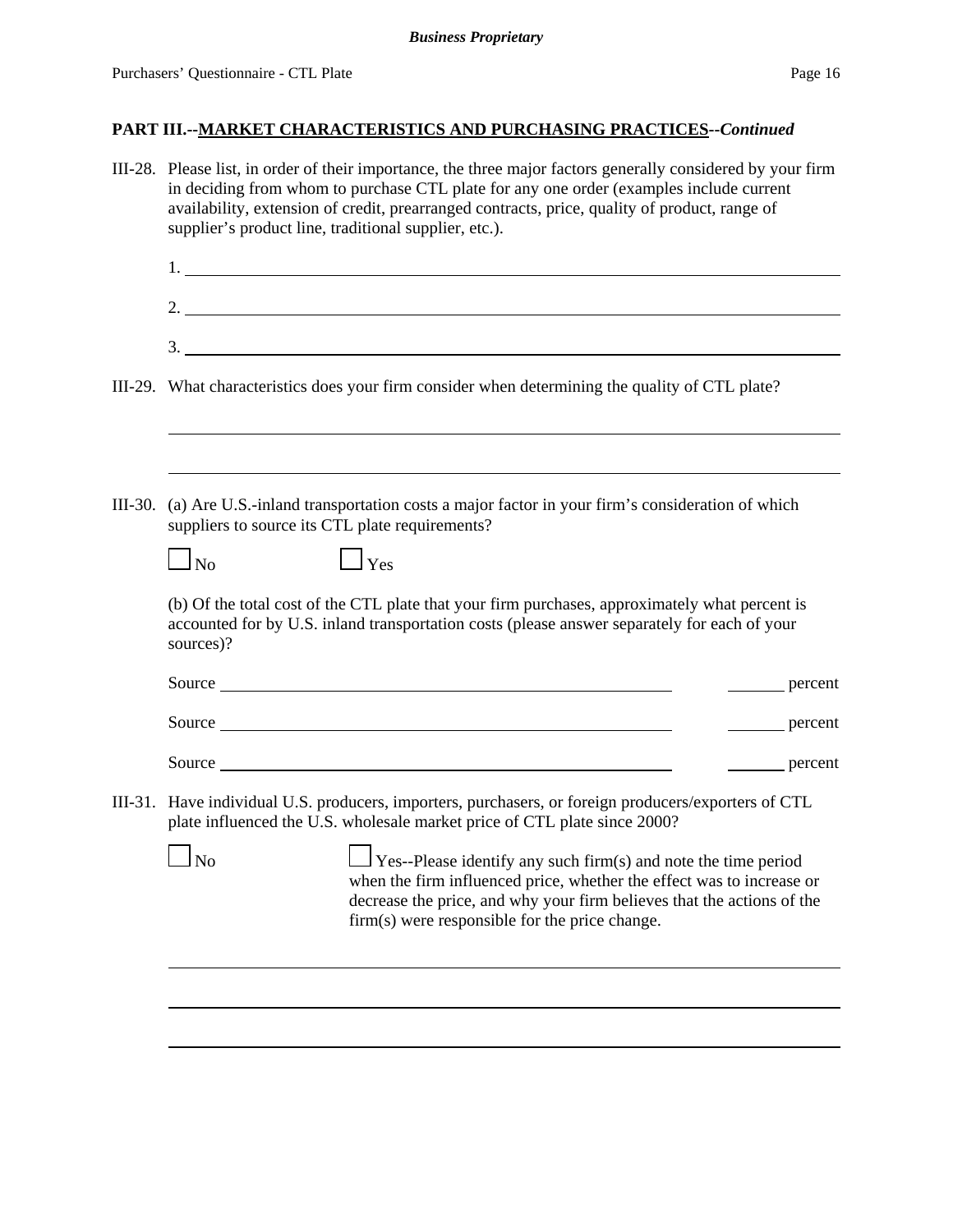III-32. (a) How frequently does the price of the CTL plate you are purchasing change?

| Daily           | Weekly | $\Box$ Monthly                                               | Quarterly | Annually                                                                                                                             |
|-----------------|--------|--------------------------------------------------------------|-----------|--------------------------------------------------------------------------------------------------------------------------------------|
| Other (specify) |        |                                                              |           |                                                                                                                                      |
|                 |        | (b) What are the main factors that cause price changes?      |           |                                                                                                                                      |
|                 |        |                                                              |           |                                                                                                                                      |
|                 |        | III-33. Does your firm purchase CTL plate over the internet? |           |                                                                                                                                      |
|                 |        | internet purchases.                                          |           | $\Box$ Yes--Please describe, noting the estimated percentage of your<br>firm's total purchases of CTL plate in 2005 accounted for by |
|                 |        |                                                              |           |                                                                                                                                      |

III-34. (a) As an attachment to this questionnaire, please identify and discuss any improvements/changes in the U.S. CTL plate industry since 2000 and explain fully, to the extent possible, the factor(s), including the order(s) under review, that was/(were) responsible for each improvement/change.

(b) Please also discuss fully, to the extent possible, any improvements/changes that you anticipate in the future in the U.S. CTL plate industry. Identify the specific future time period covered in your response, and discuss the factors that you believe would be responsible for each improvement/change.

III-35. What do you think will be the likely effects of any revocation of the countervailing/antidumping duty orders for imports of CTL plate from Belgium, Brazil, Finland, Germany, Mexico, Poland, Romania, Spain, Sweden, Taiwan, and the United Kingdom? As appropriate, please discuss any potential effects of revocation of the countervailing/antidumping duty orders on (1) the future activities of your firm and (2) the U.S. market as a whole. If your answer varies by country, please specify. Please note the future time period to which you are referring. Attach additional pages if necessary.

(1) Activities of your firm:

(2) Entire U.S. market: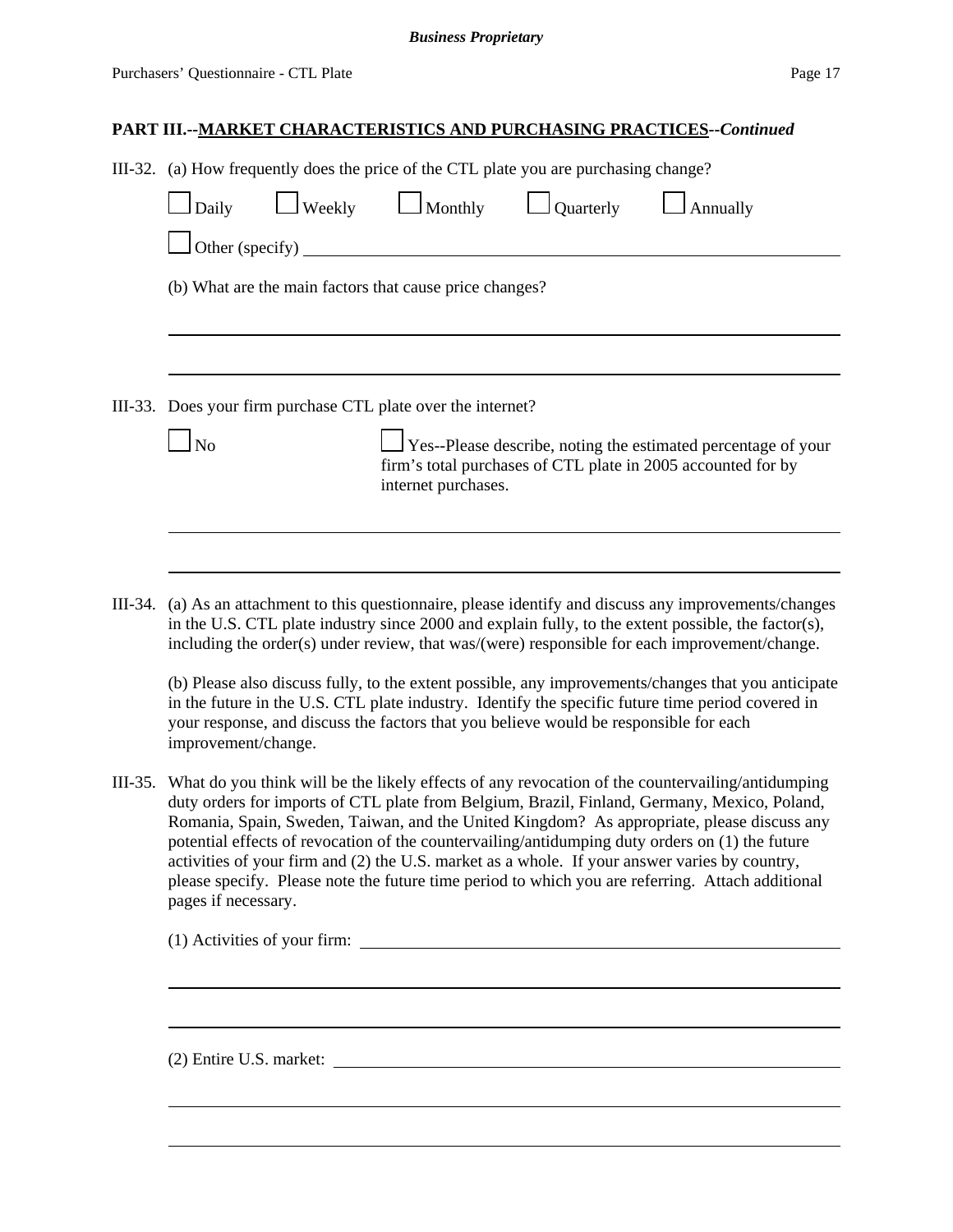## **PART IV.--COMPARISONS BETWEEN IMPORTED AND U.S.-PRODUCED PRODUCT**

IV-1. Please indicate the countries of origin for CTL plate for which your firm has actual marketing/pricing knowledge.

|       | <b>United States</b>                                                                                                                                                                                                                                                |                           |         |                                                                                                                                                                                           |                           |        |  |  |  |  |
|-------|---------------------------------------------------------------------------------------------------------------------------------------------------------------------------------------------------------------------------------------------------------------------|---------------------------|---------|-------------------------------------------------------------------------------------------------------------------------------------------------------------------------------------------|---------------------------|--------|--|--|--|--|
|       | Belgium                                                                                                                                                                                                                                                             | <b>Brazil</b>             | Finland | Germany                                                                                                                                                                                   | Mexico                    | Poland |  |  |  |  |
|       | Romania                                                                                                                                                                                                                                                             | Spain                     | Sweden  | Taiwan                                                                                                                                                                                    | $\Box$ The United Kingdom |        |  |  |  |  |
|       |                                                                                                                                                                                                                                                                     | Other countries (specify) |         |                                                                                                                                                                                           |                           |        |  |  |  |  |
| IV-2. |                                                                                                                                                                                                                                                                     |                           |         | (a) Do the specifications of CTL plate vary depending on the end-use application?                                                                                                         |                           |        |  |  |  |  |
|       | $\perp$ Yes--Please list the specifications of the material for each end-use<br>No<br>application. If the specifications vary based on the supplier, please list the<br>product specifications for each supplier, noting the country of origin in your<br>response. |                           |         |                                                                                                                                                                                           |                           |        |  |  |  |  |
|       |                                                                                                                                                                                                                                                                     |                           |         |                                                                                                                                                                                           |                           |        |  |  |  |  |
|       |                                                                                                                                                                                                                                                                     |                           |         |                                                                                                                                                                                           |                           |        |  |  |  |  |
|       | question IV-1).                                                                                                                                                                                                                                                     |                           |         | (b) Are imported and domestically produced CTL plate used in the same applications? Please<br>answer for all country combinations you are familiar with (as indicated in your response to |                           |        |  |  |  |  |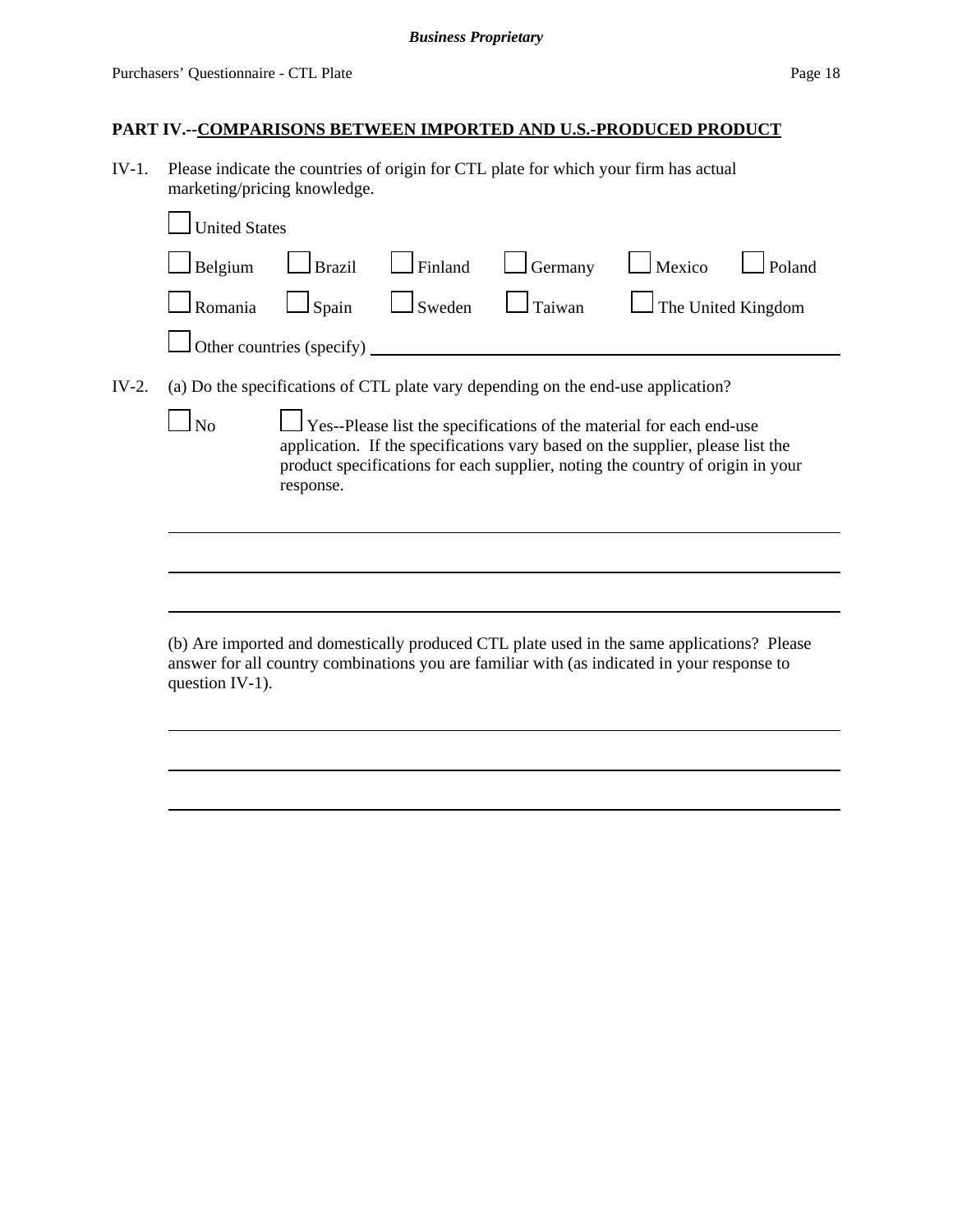### **PART IV.--COMPARISONS BETWEEN IMPORTED AND U.S.-PRODUCEDPRODUCT--***Continued*

IV-3. Is CTL plate produced in the United States and in other countries used interchangeably (i.e., can it physically be used in the same applications)? Please indicate below, using "A" to indicate that the products from a specified country-pair are *always* interchangeable, "F" to indicate that the products are *frequently* interchangeable,"S" to indicate that the products are *sometimes* interchangeable,"N" to indicate that the products are *never* interchangeable, and "0" to indicate *no familiarity* with products from a specified country-pair.<sup>1</sup>

| Country-                       | <b>United</b> | Belgium                                     | <b>Brazil</b> | <b>Finland</b> | Germany | Mexico | Poland | Romania | Spain | Sweden | Taiwan | <b>United</b>                                                                                                                                                            | Other     |
|--------------------------------|---------------|---------------------------------------------|---------------|----------------|---------|--------|--------|---------|-------|--------|--------|--------------------------------------------------------------------------------------------------------------------------------------------------------------------------|-----------|
| pair                           | <b>States</b> |                                             |               |                |         |        |        |         |       |        |        | Kingdom                                                                                                                                                                  | countries |
| <b>United</b><br><b>States</b> |               |                                             |               |                |         |        |        |         |       |        |        |                                                                                                                                                                          |           |
| <b>Belgium</b>                 |               |                                             |               |                |         |        |        |         |       |        |        |                                                                                                                                                                          |           |
| <b>Brazil</b>                  |               |                                             |               |                |         |        |        |         |       |        |        |                                                                                                                                                                          |           |
| <b>Finland</b>                 |               |                                             |               |                |         |        |        |         |       |        |        |                                                                                                                                                                          |           |
| Germany                        |               |                                             |               |                |         |        |        |         |       |        |        |                                                                                                                                                                          |           |
| <b>Mexico</b>                  |               |                                             |               |                |         |        |        |         |       |        |        |                                                                                                                                                                          |           |
| Poland                         |               |                                             |               |                |         |        |        |         |       |        |        |                                                                                                                                                                          |           |
| Romania                        |               |                                             |               |                |         |        |        |         |       |        |        |                                                                                                                                                                          |           |
| Spain                          |               |                                             |               |                |         |        |        |         |       |        |        |                                                                                                                                                                          |           |
| Sweden                         |               |                                             |               |                |         |        |        |         |       |        |        |                                                                                                                                                                          |           |
| <b>Taiwan</b>                  |               |                                             |               |                |         |        |        |         |       |        |        |                                                                                                                                                                          |           |
| United<br>Kingdom              |               |                                             |               |                |         |        |        |         |       |        |        |                                                                                                                                                                          |           |
|                                |               | use (attach additional pages if necessary): |               |                |         |        |        |         |       |        |        | <sup>1</sup> For any country-pair producing CTL plate that is sometimes or never used interchangeably, please explain the factors that limit or preclude interchangeable |           |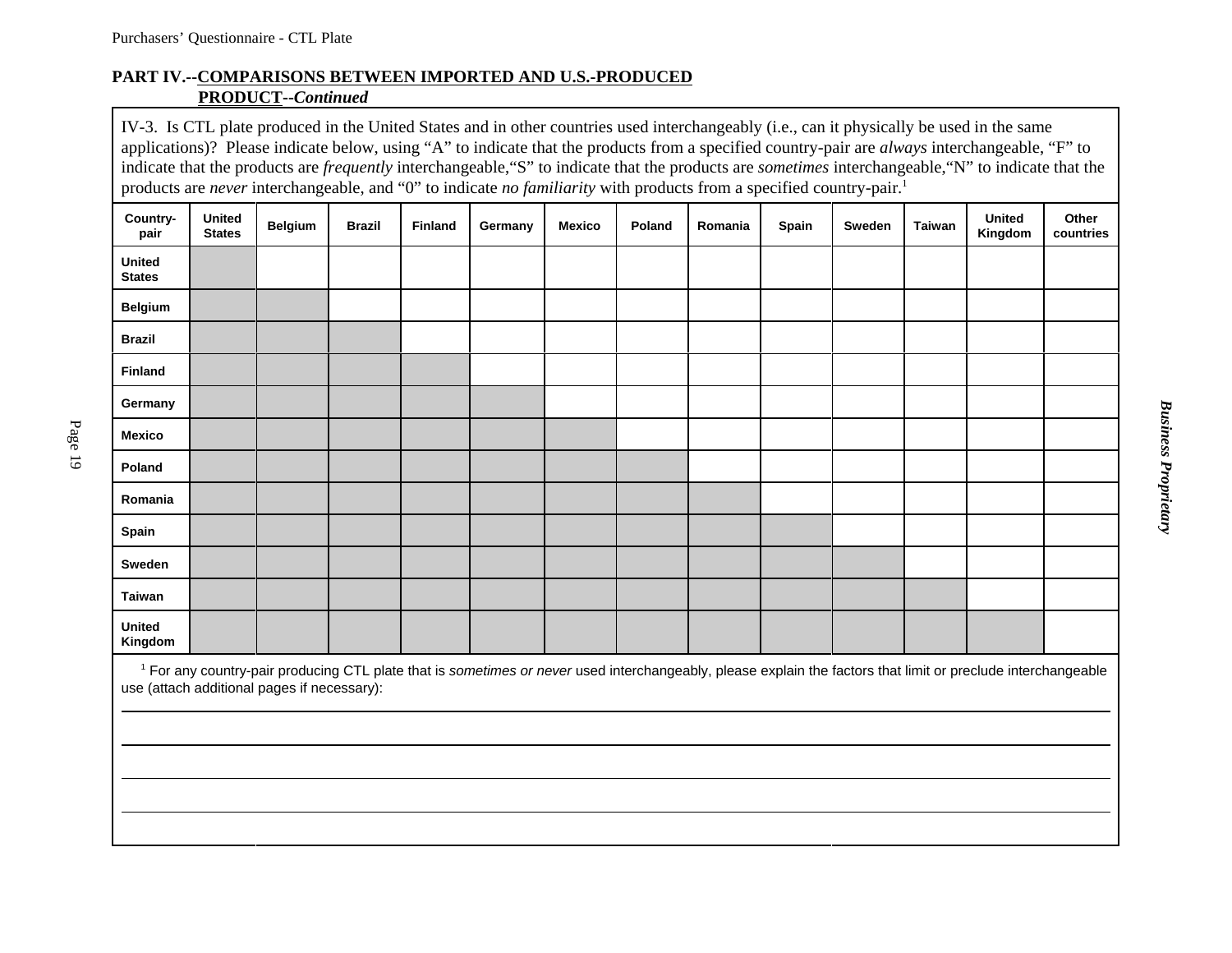*Business Proprietary*

### **PART IV.--COMPARISONS BETWEEN IMPORTED AND U.S.-PRODUCED PRODUCT--***Continued*

| IV-4. | Do you or your customers ever specifically order CTL plate from one country in particular |
|-------|-------------------------------------------------------------------------------------------|
|       | over other possible sources of supply?                                                    |

 $\Box$  No  $\Box$  Yes--Please identify all relevant countries (including the United States and both subject and nonsubject foreign countries) from which you or your customers prefer to order, and indicate why CTL plate from these countries is preferred over product from other countries (please note the specific product in your response).

IV-5. Are certain grades/types/sizes of CTL plate available from only a single source (domestic or foreign, including both subject and nonsubject countries)?

| N <sub>o</sub> |  | $\Box$ Yes--Please identify the source and the grade/type/size. |
|----------------|--|-----------------------------------------------------------------|
|----------------|--|-----------------------------------------------------------------|

- IV-6. How often does your firm purchase CTL plate that is offered at the lowest price?
	- $\Box$  Always  $\Box$  Usually  $\Box$  Sometimes  $\Box$  Rarely or never
		-

IV-7. If you purchased CTL plate from one source although a comparable product was available from another source at a lower price, please explain your reasons for doing so (please specify by country, including the United States and both subject and nonsubject foreign countries). Possibilities might include transaction characteristics such as length of time to fill orders, minimum order size, reliability of supply, etc.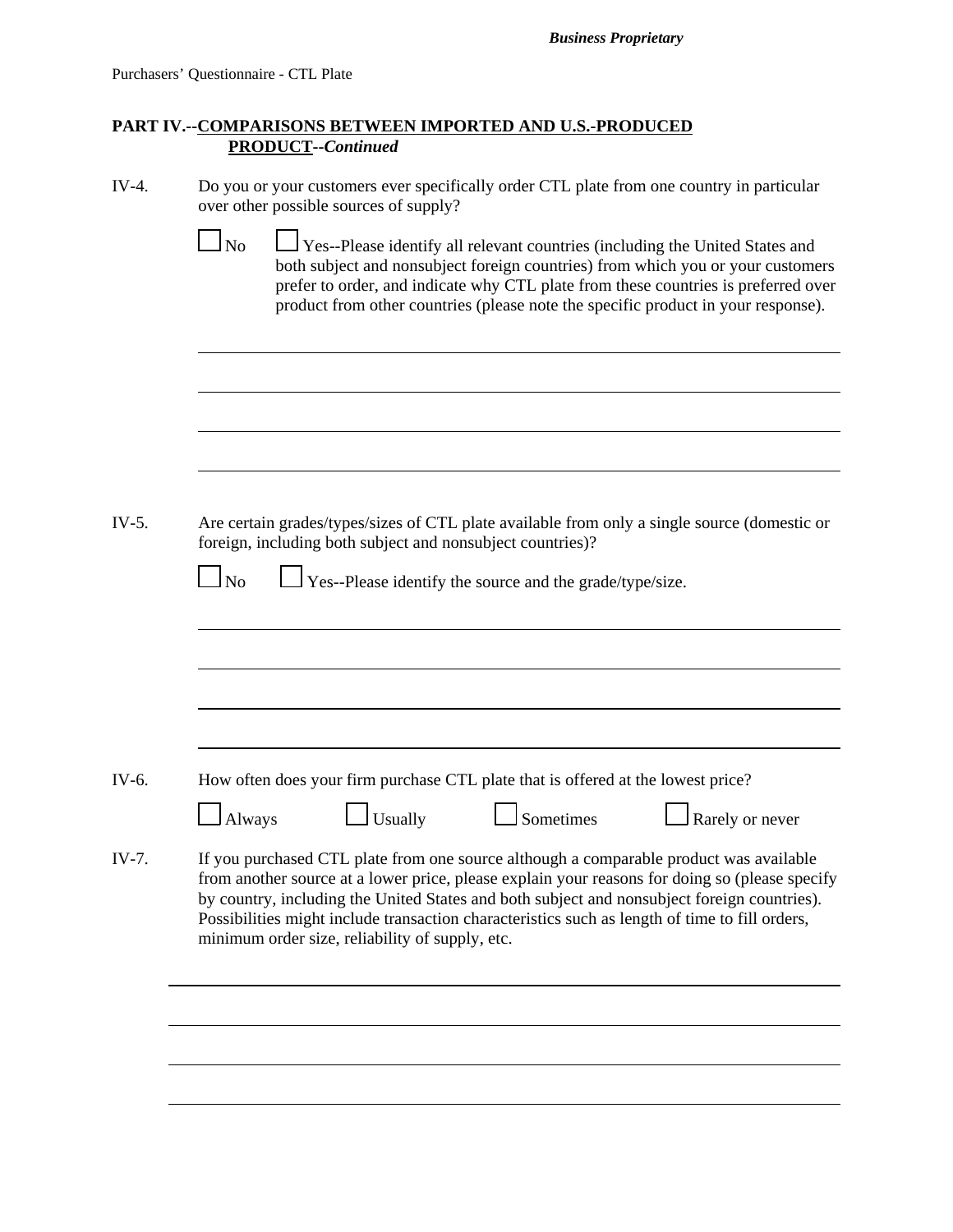### **PART IV.--COMPARISONS BETWEEN IMPORTED AND U.S.-PRODUCED PRODUCT--***Continued*

IV-8. For the factors listed below, please rate how CTL plate produced in each country you identified in your response to question IV-1 compares with CTL plate produced in each of the other countries you identified (including the United States and both subject and nonsubject foreign countries). Copy this page as necessary to cover all possible country combinations and please attach any comments you care to make concerning your responses, especially in comparisons where you rate product from one country superior or inferior to product from another.

|                                                         | _ compared to   |                   |                 |
|---------------------------------------------------------|-----------------|-------------------|-----------------|
| (specify country)                                       |                 | (specify country) |                 |
|                                                         | <b>SUPERIOR</b> | <b>COMPARABLE</b> | <b>INFERIOR</b> |
| Availability                                            |                 |                   |                 |
| Contract with supplier                                  |                 |                   |                 |
|                                                         |                 |                   |                 |
| Delivery time                                           |                 |                   |                 |
| Discounts offered                                       |                 |                   |                 |
| Extension of credit                                     |                 |                   |                 |
| Finish/appearance                                       |                 |                   |                 |
| Lower price $1, \ldots, \ldots, \ldots, \ldots, \ldots$ |                 |                   |                 |
| Minimum qty requirements 1                              |                 |                   |                 |
| Packaging                                               |                 |                   |                 |
| Product consistency                                     |                 |                   |                 |
| Product range                                           |                 |                   |                 |
| Proximity of supplier $\dots \dots \dots \dots$         |                 |                   |                 |
| Qualification for certain applications                  |                 |                   |                 |
| Quality meets industry standards                        |                 |                   |                 |
| Quality exceeds industry standards                      |                 |                   |                 |
| Reliability of supply                                   |                 |                   |                 |
| Technical support/service                               |                 |                   |                 |
| Traditional supplier                                    |                 |                   |                 |
| Lower U.S. transportation $costs^1$                     |                 |                   |                 |
| Other (specify):                                        |                 |                   |                 |
|                                                         |                 |                   |                 |
|                                                         |                 |                   |                 |

<sup>&</sup>lt;sup>1</sup> A rating of "superior" on price and U.S. transportation costs indicates that the first country has lower prices/costs than the second country.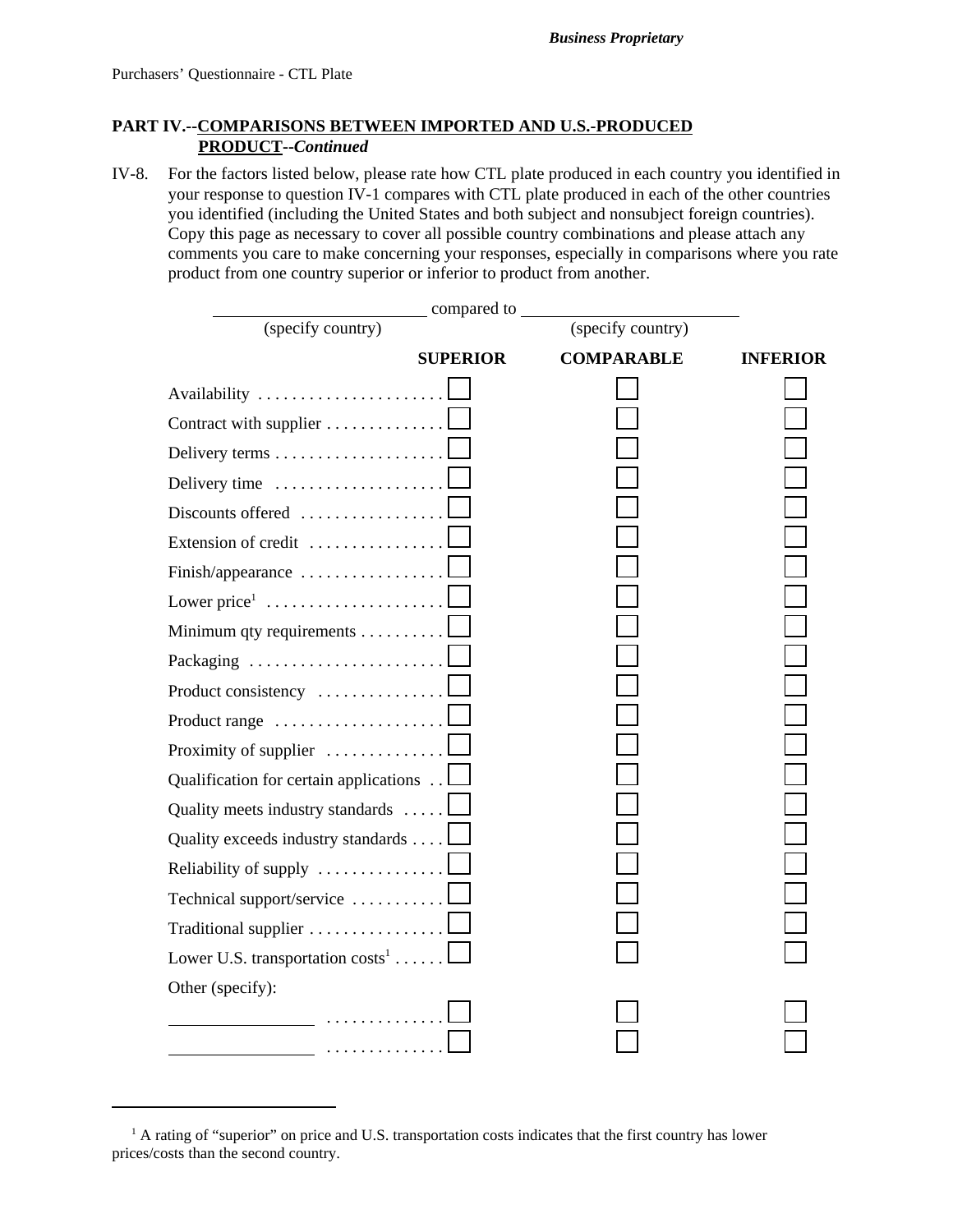*Business Proprietary*

### **PART IV.--COMPARISONS BETWEEN IMPORTED AND U.S.-PRODUCED PRODUCT--***Continued*

IV-9. (a) How often does domestically produced CTL plate meet minimum quality specifications for  $\frac{1}{\sqrt{2}}$ 

|        | your uses or your customers uses:                                                                                           |                                         |                                                                                                                                                                                                   |                  |                 |
|--------|-----------------------------------------------------------------------------------------------------------------------------|-----------------------------------------|---------------------------------------------------------------------------------------------------------------------------------------------------------------------------------------------------|------------------|-----------------|
|        | Always                                                                                                                      | <b>Usually</b>                          | Sometimes                                                                                                                                                                                         |                  | Rarely or never |
|        | (b) How often does imported subject CTL plate meet minimum quality specifications for your<br>uses or your customers' uses? |                                         |                                                                                                                                                                                                   |                  |                 |
|        | Always                                                                                                                      | Usually                                 | Sometimes                                                                                                                                                                                         |                  | Rarely or never |
|        | uses or your customers' uses?                                                                                               |                                         | (c) How often does imported nonsubject CTL plate meet minimum quality specifications for your                                                                                                     |                  |                 |
|        | Country                                                                                                                     | $\Box$ Always                           | $\Box$ Usually                                                                                                                                                                                    | $\Box$ Sometimes | Rarely or never |
|        |                                                                                                                             | $\Box$ Always                           | $\Box$ Usually                                                                                                                                                                                    | $\Box$ Sometimes | Rarely or never |
|        |                                                                                                                             |                                         | IV-10. Please compare market prices of CTL plate in U.S. and non-U.S. markets, if known. Provide specific<br>information as to time periods and regions for any price comparisons.                |                  |                 |
|        |                                                                                                                             |                                         |                                                                                                                                                                                                   |                  |                 |
| IV-11. | countries?                                                                                                                  |                                         | (a) Since 2000, has there been a change in the price of CTL plate? If so, has the price of U.S.-<br>produced CTL plate changed more or less than the price of imported CTL plate from the subject |                  |                 |
|        | No change in price.                                                                                                         |                                         |                                                                                                                                                                                                   |                  |                 |
|        |                                                                                                                             | Prices have changed by the same amount. |                                                                                                                                                                                                   |                  |                 |
|        | countries. Please explain in part (b).                                                                                      |                                         | Price of U.S.-produced CTL plate has changed relative to the price of CTL plate from the subject                                                                                                  |                  |                 |
|        |                                                                                                                             |                                         | (b) If the price of U.S.-produced CTL plate has changed relative to the price of CTL plate from the<br>subject countries, the price of U.S.-produced CTL plate is now relatively                  |                  |                 |
|        | Higher                                                                                                                      | Lower                                   | than the price of the product from ___________.                                                                                                                                                   |                  |                 |
|        | Higher                                                                                                                      | Lower                                   | than the price of the product from ___________.                                                                                                                                                   |                  |                 |
|        | Higher                                                                                                                      | Lower                                   | than the price of the product from ___________.                                                                                                                                                   |                  |                 |

 $\Box$  Higher  $\Box$  Lower than the price of the product from  $\Box$ 

 $\Box$  Higher  $\Box$  Lower than the price of the product from  $\Box$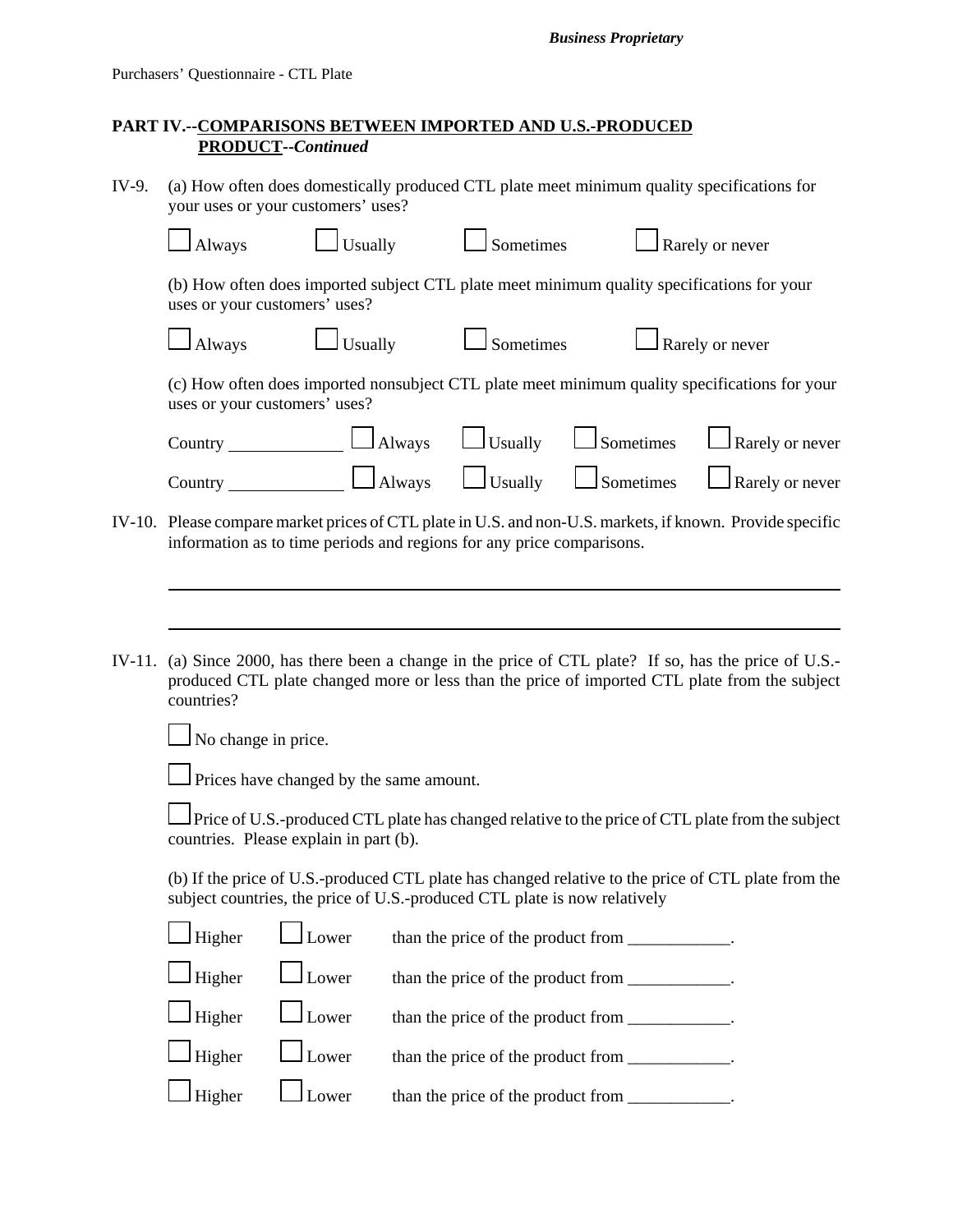#### **PART V.–WIDE FLAT BARS**

V-1. **COMPARABILITY OF WIDE FLAT BARS AND OTHER CTL PLATE** - Since January 1, 2000, has your firm purchased or imported wide flat bars?

| $\cdots$ | ⊶e |
|----------|----|
|          |    |

Please describe the differences and similarities between **wide flat bars** and **other CTL plate** with respect to the factors listed below. Use additional pages as necessary.

**(a) Physical characteristics and uses** (describe the differences and similarities in the physical characteristics and uses)**:**

 $\overline{a}$ 

 $\overline{a}$ 

 $\overline{a}$ 

 $\overline{a}$ 

**(b) Interchangeability** (discuss the interchangeability in end uses of the products)**:**

**(c) Channels of distribution** (describe the specific end use/customer requirements and channels of distribution/market situation in which the products are sold)**:**

 $\overline{a}$ 

 $\overline{a}$ 

**(d) Customer and producer perceptions** (describe any perceived differences in the products, such as sales/marketing practices)**:**

 $\overline{a}$ 

 $\overline{a}$ 

 $\overline{a}$ 

 $\overline{a}$ 

**(e) Price** (provide a discussion and specific examples of prices for the products)**:**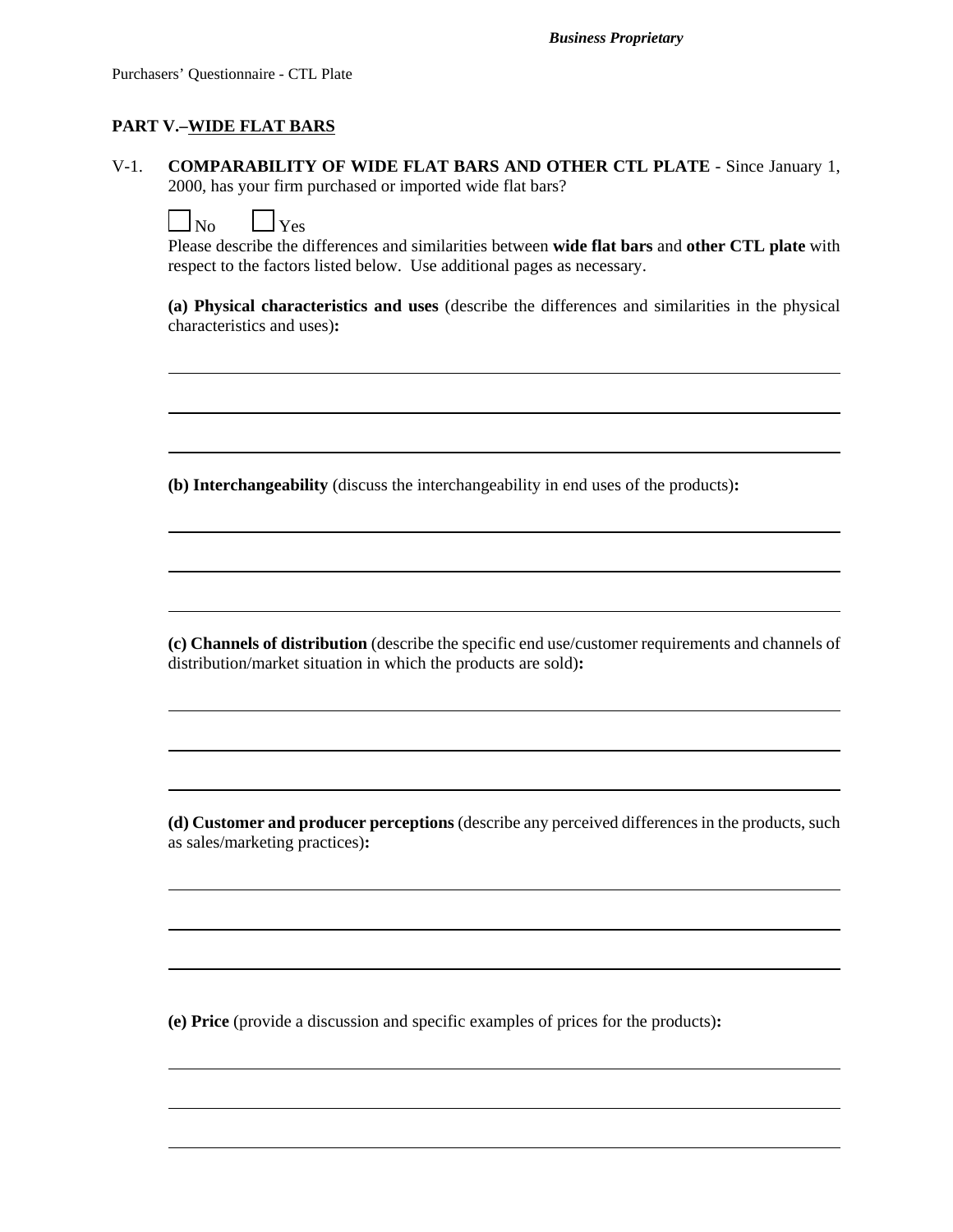# **PART V.–WIDE FLAT BARS**

V-2. Report, as indicated below, your firm's purchases (either directly or through a sales agent or broker) of **wide flat bars**.

| (Quantity in short tons)                         |                                |                       |      |      |      |      |      |          |  |
|--------------------------------------------------|--------------------------------|-----------------------|------|------|------|------|------|----------|--|
|                                                  |                                | <b>Calendar years</b> |      |      |      |      |      | Jan-June |  |
| <b>Item</b>                                      | 2000                           | 2001                  | 2002 | 2003 | 2004 | 2005 | 2005 | 2006     |  |
| <b>PURCHASES FROM U.S. PRODUCERS:</b>            |                                |                       |      |      |      |      |      |          |  |
| Quantity                                         |                                |                       |      |      |      |      |      |          |  |
|                                                  | <b>PURCHASES FROM BELGIUM:</b> |                       |      |      |      |      |      |          |  |
| Quantity                                         |                                |                       |      |      |      |      |      |          |  |
| <b>PURCHASES FROM BRAZIL:</b>                    |                                |                       |      |      |      |      |      |          |  |
| Quantity                                         |                                |                       |      |      |      |      |      |          |  |
| <b>PURCHASES FROM FINLAND:</b>                   |                                |                       |      |      |      |      |      |          |  |
| Quantity                                         |                                |                       |      |      |      |      |      |          |  |
| <b>PURCHASES FROM GERMANY:</b>                   |                                |                       |      |      |      |      |      |          |  |
| Quantity                                         |                                |                       |      |      |      |      |      |          |  |
| <b>PURCHASES FROM MEXICO:</b>                    |                                |                       |      |      |      |      |      |          |  |
| Quantity                                         |                                |                       |      |      |      |      |      |          |  |
| <b>PURCHASES FROM POLAND:</b>                    |                                |                       |      |      |      |      |      |          |  |
| Quantity                                         |                                |                       |      |      |      |      |      |          |  |
| <b>PURCHASES FROM ROMANIA:</b>                   |                                |                       |      |      |      |      |      |          |  |
| Quantity                                         |                                |                       |      |      |      |      |      |          |  |
| <b>PURCHASES FROM SPAIN:</b>                     |                                |                       |      |      |      |      |      |          |  |
| Quantity                                         |                                |                       |      |      |      |      |      |          |  |
| <b>PURCHASES FROM SWEDEN:</b>                    |                                |                       |      |      |      |      |      |          |  |
| Quantity                                         |                                |                       |      |      |      |      |      |          |  |
| <b>PURCHASES FROM TAIWAN:</b>                    |                                |                       |      |      |      |      |      |          |  |
| Quantity                                         |                                |                       |      |      |      |      |      |          |  |
| PURCHASES FROM THE UNITED KINGDOM:               |                                |                       |      |      |      |      |      |          |  |
| Quantity                                         |                                |                       |      |      |      |      |      |          |  |
| PURCHASES FROM ALL OTHER COUNTRIES: <sup>1</sup> |                                |                       |      |      |      |      |      |          |  |
| Quantity                                         |                                |                       |      |      |      |      |      |          |  |
| <sup>1</sup> Please identify these countries:    |                                |                       |      |      |      |      |      |          |  |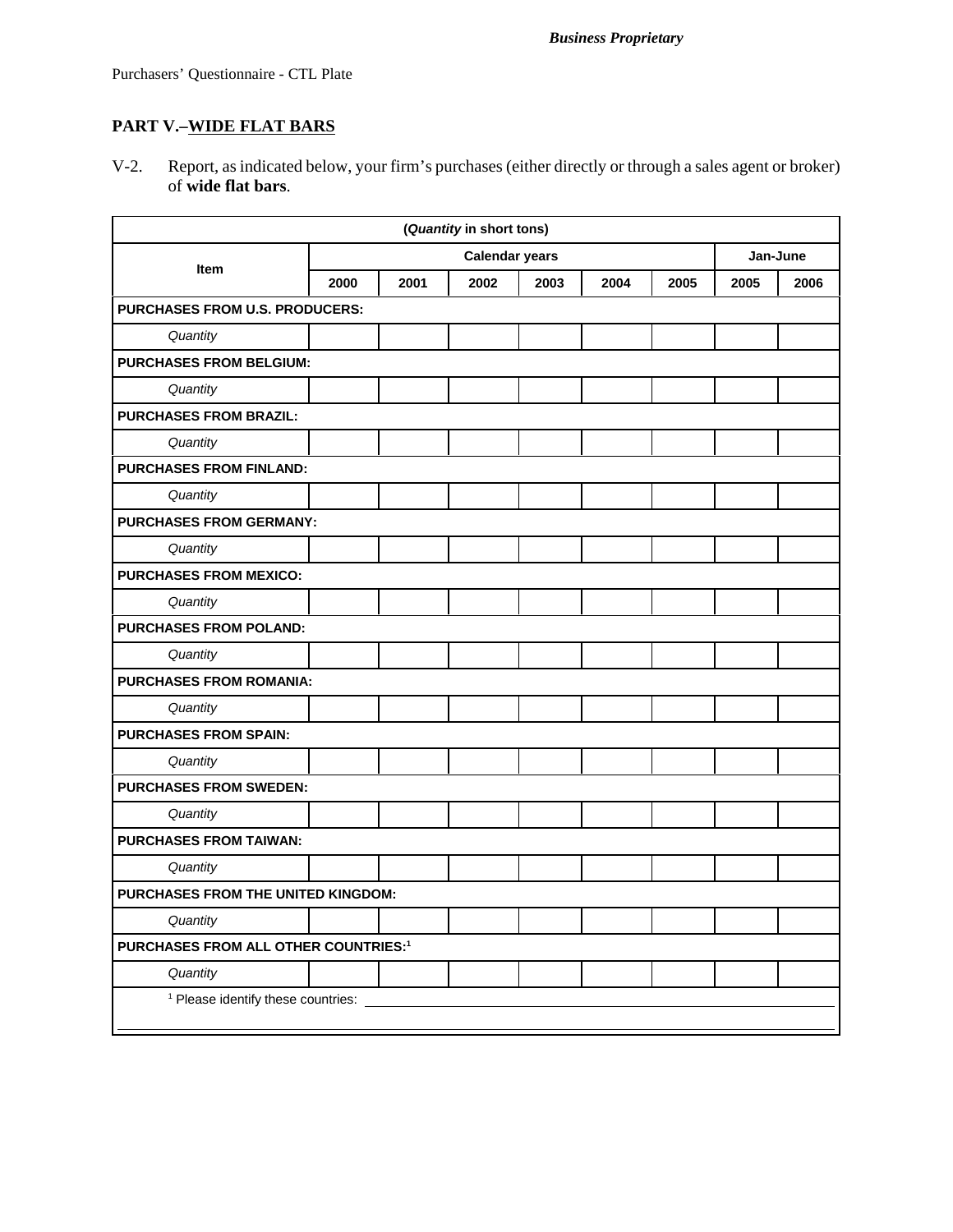### **PART VI.–MICROALLOY CTL PLATE**

VI-1. **COMPARABILITY OF MICROALLOY CTL PLATE AND OTHER CTL PLATE** - Since January 1, 2000, has your firm purchased or imported microalloy CTL plate?

| הו | ∸∾ |
|----|----|
|    |    |

Please describe the differences and similarities between **microalloy CTL plate** and **other CTL plate** with respect to the factors listed below. Use additional pages as necessary.

**(a) Physical characteristics and uses** (describe the differences and similarities in the physical characteristics and uses)**:**

 $\overline{a}$ 

 $\overline{a}$ 

 $\overline{a}$ 

 $\overline{a}$ 

**(b) Interchangeability** (discuss the interchangeability in end uses of the products)**:**

**(c) Channels of distribution** (describe the specific end use/customer requirements and channels of distribution/market situation in which the products are sold)**:**

 $\overline{a}$ 

 $\overline{a}$ 

**(d) Customer and producer perceptions** (describe any perceived differences in the products, such as sales/marketing practices)**:**

 $\overline{a}$ 

 $\overline{a}$ 

 $\overline{a}$ 

 $\overline{a}$ 

**(e) Price** (provide a discussion and specific examples of prices for the products)**:**